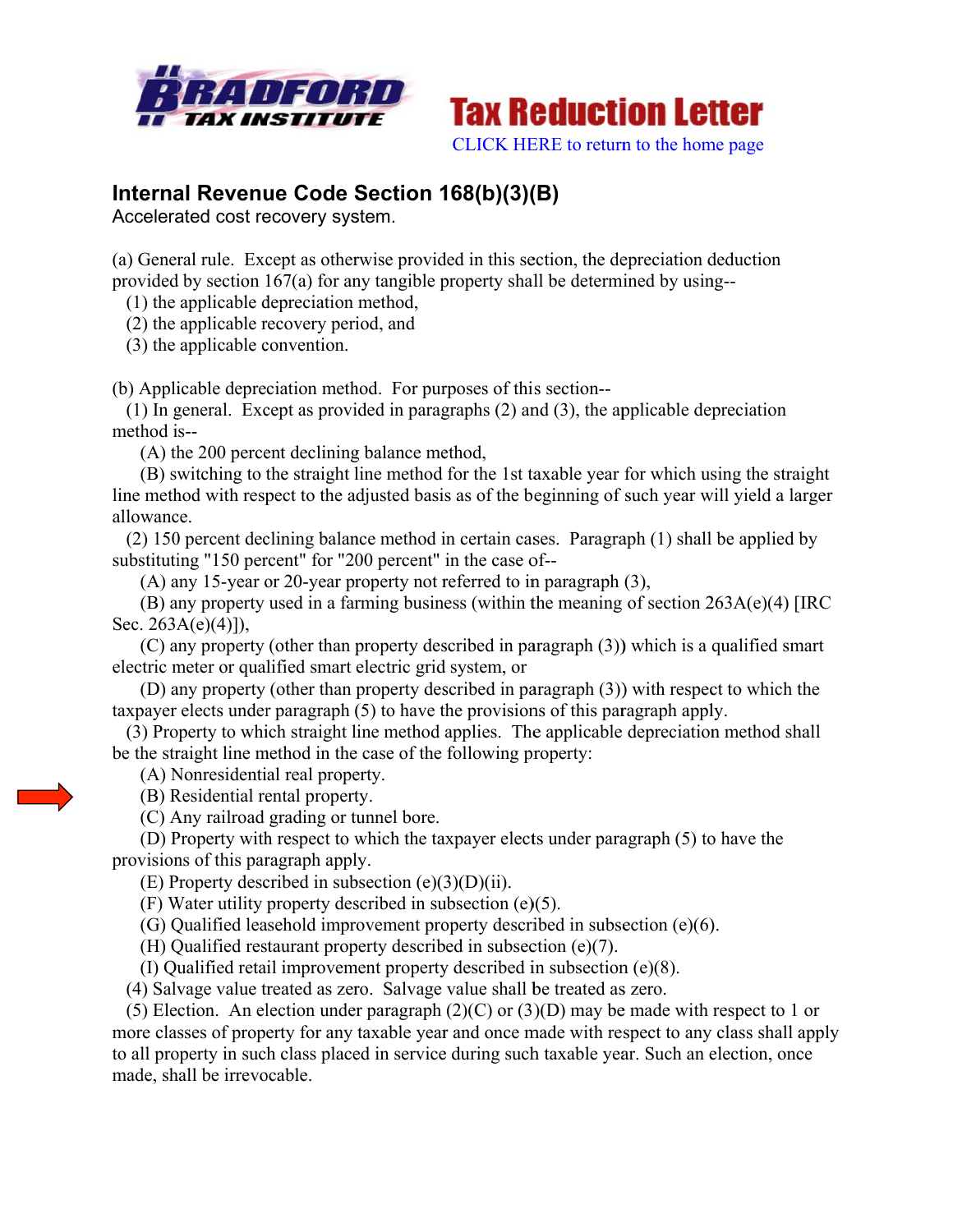(c) Applicable recovery period. For purposes of this section, the applicable recovery period shall be determined in accordance with the following table:

| The applicable                                |  |  |
|-----------------------------------------------|--|--|
| In the case of: recovery period is:           |  |  |
|                                               |  |  |
|                                               |  |  |
|                                               |  |  |
|                                               |  |  |
|                                               |  |  |
|                                               |  |  |
| Water utility property  25 years              |  |  |
| Residential rental property  27.5 years       |  |  |
| Nonresidential real property  39 years        |  |  |
| Any railroad grading or tunnel bore  50 years |  |  |

(d) Applicable convention. For purposes of this section--

 (1) In general. Except as otherwise provided in this subsection, the applicable convention is the half-year convention.

(2) Real property. In the case of--

(A) nonresidential real property,

(B) residential rental property, and

(C) any railroad grading or tunnel bore,

the applicable convention is the mid-month convention.

 (3) Special rule where substantial property placed in service during last 3 months of taxable year.

(A) In general. Except as provided in regulations, if during any taxable year--

 (i) the aggregate bases of property to which this section applies placed in service during the last 3 months of the taxable year, exceed

 (ii) 40 percent of the aggregate bases of property to which this section applies placed in service during such taxable year,

 the applicable convention for all property to which this section applies placed in service during such taxable year shall be the mid-quarter convention.

 (B) Certain property not taken into account. For purposes of subparagraph (A), there shall not be taken into account--

 (i) any nonresidential real property, residential rental property, and railroad grading or tunnel bore, and

 (ii) any other property placed in service and disposed of during the same taxable year. (4) Definitions.

 (A) Half-year convention. The half-year convention is a convention which treats all property placed in service during any taxable year (or disposed of during any taxable year) as placed in service (or disposed of) on the mid-point of such taxable year.

 (B) Mid-month convention. The mid-month convention is a convention which treats all property placed in service during any month (or disposed of during any month) as placed in service (or disposed of) on the mid-point of such month.

 (C) Mid-quarter convention. The mid-quarter convention is a convention which treats all property placed in service during any quarter of a taxable year (or disposed of during any quarter of a taxable year) as placed in service (or disposed of) on the mid-point of such quarter.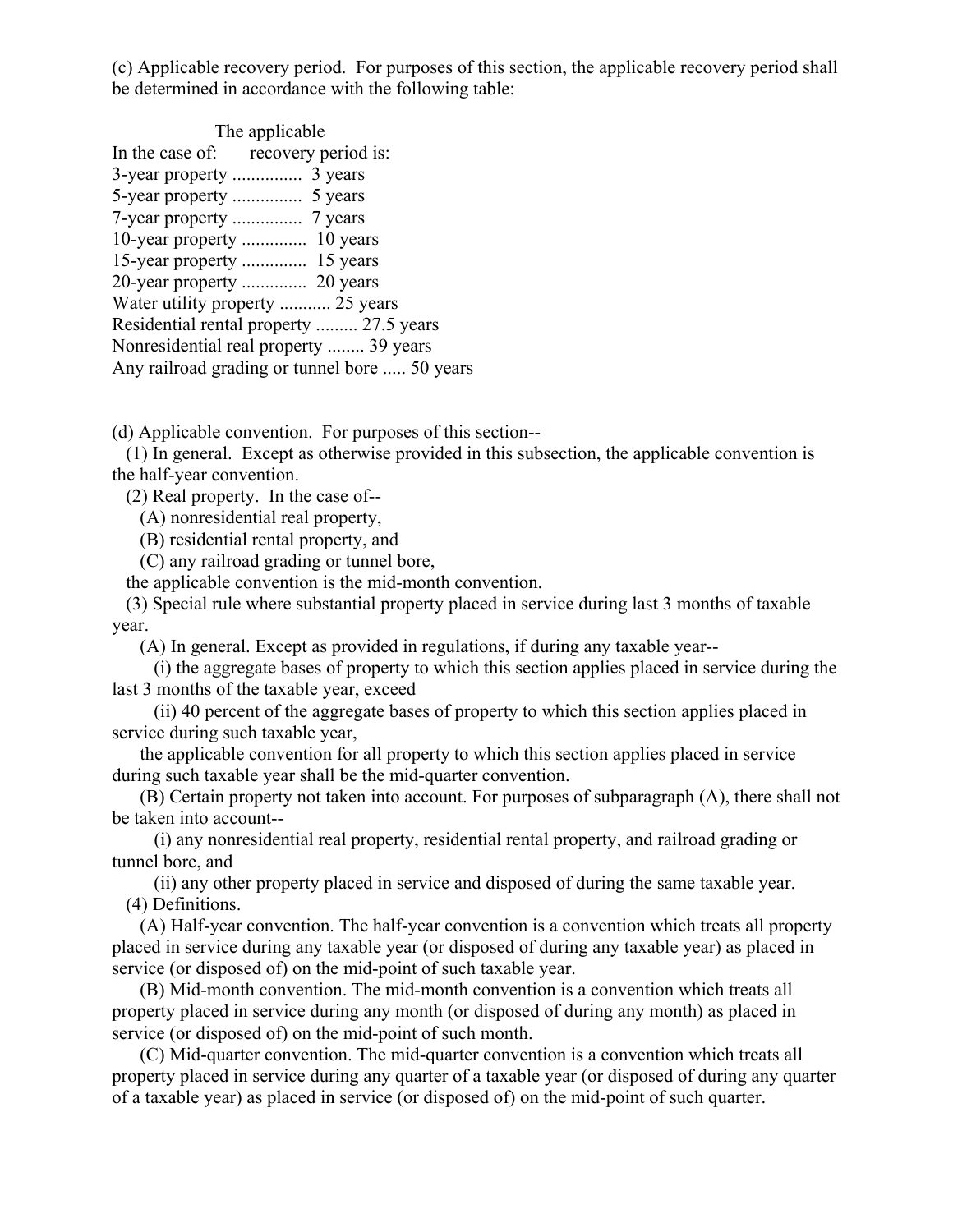(e) Classification of property. For purposes of this section--

 (1) In general. Except as otherwise provided in this subsection, property shall be classified under the following table:

 If such property has a class Property shall be treated as: life (in years) of: 3-year property ........4 or less 5-year property ........More than 4 but less than 10 7-year property ........10 or more but less than 16 10-year property .......16 or more but less than 20 15-year property .......20 or more but less than 25 20-year property .......25 or more.

(2) Residential rental or nonresidential real property.

(A) Residential rental property.

 (i) Residential rental property. The term "residential rental property" means any building or structure if 80 percent or more of the gross rental income from such building or structure for the taxable year is rental income from dwelling units.

(ii) Definitions. For purposes of clause (i)--

 (I) the term "dwelling unit" means a house or apartment used to provide living accommodations in a building or structure, but does not include a unit in a hotel, motel, or other establishment more than one-half of the units in which are used on a transient basis, and

 (II) if any portion of the building or structure is occupied by the taxpayer, the gross rental income from such building or structure shall include the rental value of the portion so occupied.

 (B) Nonresidential real property. The term "nonresidential real property" means section 1250 property which is not--

(i) residential rental property, or

(ii) property with a class life of less than 27.5 years.

(3) Classification of certain property.

(A) 3-year property. The term "3-year property" includes--

(i) any race horse--

(I) which is placed in service before January 1, 2014, and

 (II) which is placed in service after December 31, 2013, and which is more than 2 years old at the time such horse is placed in service by such purchaser,

 (ii) any horse other than a race horse which is more than 12 years old at the time it is placed in service, and

(iii) any qualified rent-to-own property.

(B) 5-year property. The term "5-year property" includes--

(i) any automobile or light general purpose truck,

(ii) any semi-conductor manufacturing equipment,

(iii) any computer-based telephone central office switching equipment,

(iv) any qualified technological equipment,

(v) any section 1245 property used in connection with research and experimentation,

(vi) any property which--

(I) is described in subparagraph (A) of section  $48(a)(3)$  [IRC Sec.  $48(a)(3)$ ] (or would be so described if "solar or wind energy" were substituted for "solar energy" in clause (i) thereof and the last sentence of such section did not apply to such subparagraph),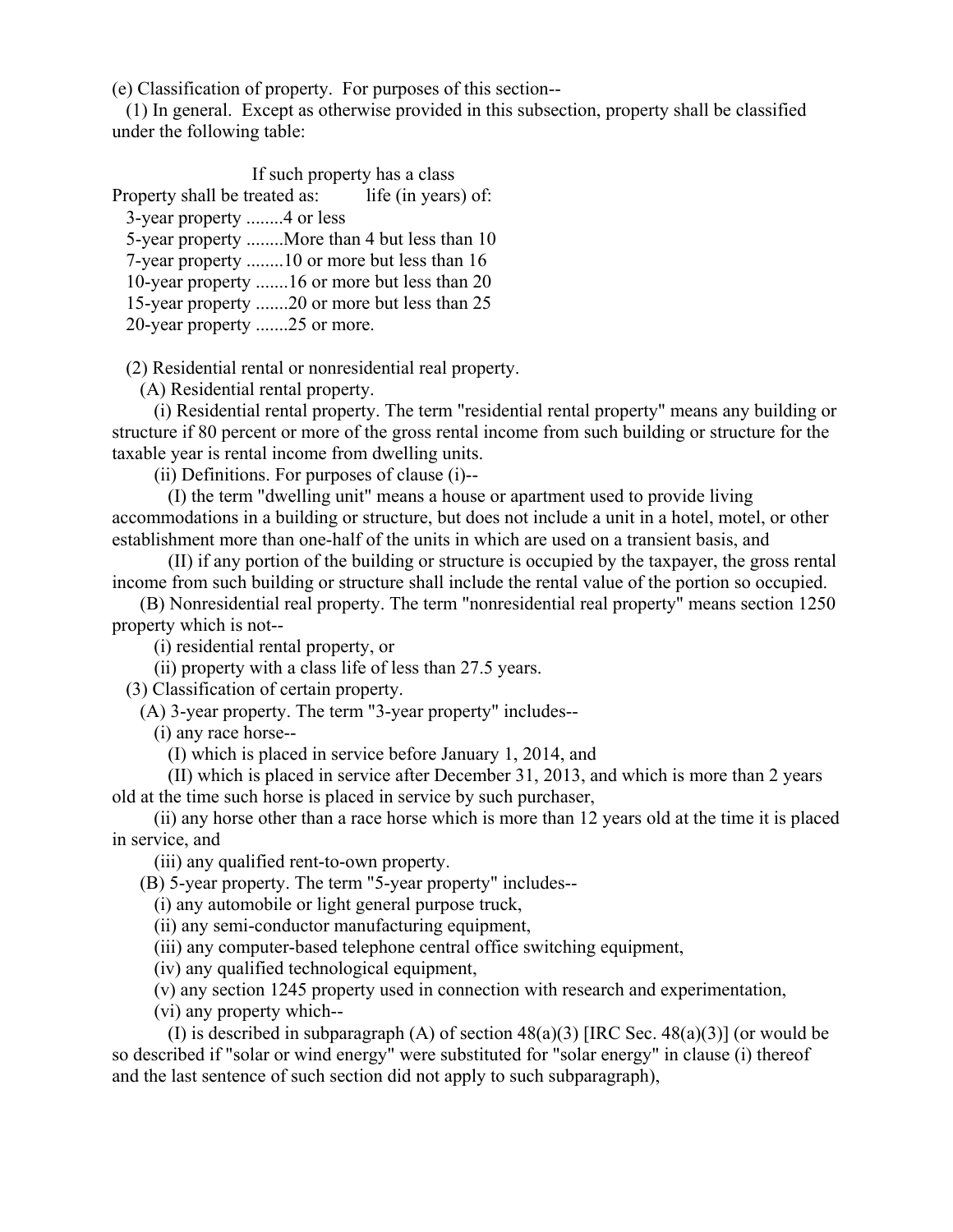(II) is described in paragraph (15) of section 48(l) (as in effect on the day before the date of the enactment of the Revenue Reconciliation Act of 1990) and is a qualifying small power production facility within the meaning of section 3(17)(C) of the Federal Power Act (16 U.S.C. 796(17)(C)), as in effect on September 1, 1986, or

(III) is described in section  $48(1)(3)(A)(ix)$  (as in effect on the day before the date of the enactment of the Revenue Reconciliation Act of 1990 [enacted Nov. 5, 1990]), and

 (vii) any machinery or equipment (other than any grain bin, cotton ginning asset, fence, or other land improvement) which is used in a farming business (as defined in section 263A(e)(4)), the original use of which commences with the taxpayer after December 31, 2008, and which is placed in service before January 1, 2010.

 Nothing in any provision of law shall be construed to treat property as not being described in clause (vi)(I) (or the corresponding provisions of prior law) by reason of being public utility property (within the meaning of section  $48(a)(3)$ ).

(C) 7-year property. The term "7-year property" includes--

(i) any railroad track and

(ii) any motorsports entertainment complex,

(iii) any Alaska natural gas pipeline,

 (iv) any natural gas gathering line the original use of which commences with the taxpayer after April 11, 2005, and

(v) any property which--

(I) does not have a class life, and

(II) is not otherwise classified under paragraph (2) or this paragraph.

(D) 10-year property. The term "10-year property" includes--

 (i) any single purpose agricultural or horticultural structure (within the meaning of subsection  $(i)(13)$ ),

(ii) any tree or vine bearing fruit or nuts,

(iii) any qualified smart electric meter, and

(iv) any qualified smart electric grid system.

(E) 15-year property. The term "15-year property" includes--

(i) any municipal wastewater treatment plant,

 (ii) any telephone distribution plant and comparable equipment used for 2-way exchange of voice and data communications,

 (iii) any section 1250 property which is a retail motor fuels outlet (whether or not food or other convenience items are sold at the outlet),

 (iv) any qualified leasehold improvement property placed in service before January 1, 2014,

(v) any qualified restaurant property placed in service before January 1, 2014,

(vi) initial clearing and grading land improvements with respect to gas utility property,

(vii) any section 1245 property (as defined in section  $1245(a)(3)$  [IRC Sec. 1245(a)(3)]) used in the transmission at 69 or more kilovolts of electricity for sale and the original use of which commences with the taxpayer after April 11, 2005,

 (viii) any natural gas distribution line the original use of which commences with the taxpayer after April 11, 2005, and which is placed in service before January 1, 2011, and

 (ix) any qualified retail improvement property placed in service after December 31, 2008, and before January 1, 2014.

 (F) 20-year property. The term "20-year property" means initial clearing and grading land improvements with respect to any electric utility transmission and distribution plant.

 (4) Railroad grading or tunnel bore. The term "railroad grading or tunnel bore" means all improvements resulting from excavations (including tunneling), construction of embankments,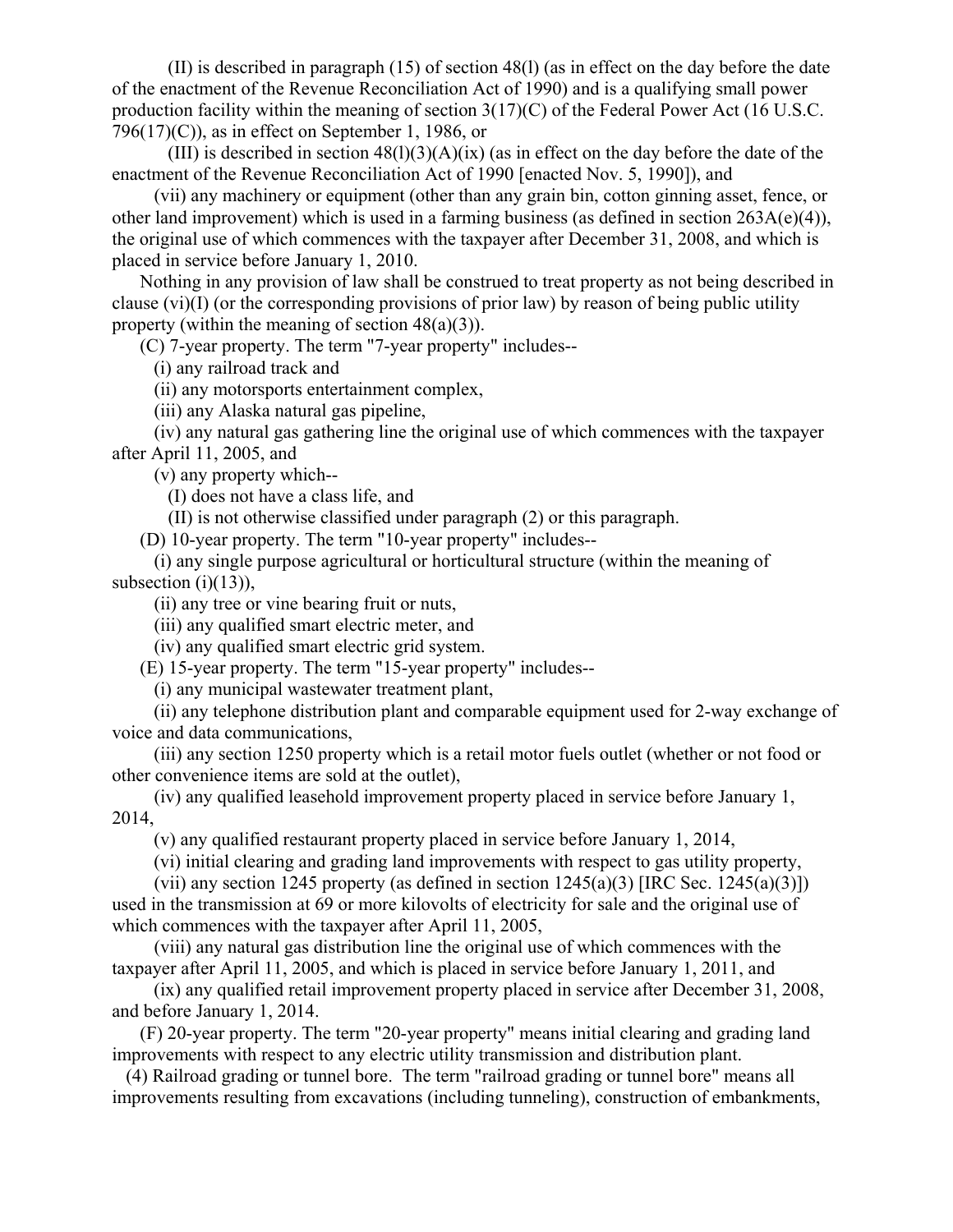clearings, diversions of roads and streams, sodding of slopes, and from similar work necessary to provide, construct, reconstruct, alter, protect, improve, replace, or restore a roadbed or right-ofway for railroad track.

(5) Water utility property. The term "water utility property" means property--

 (A) which is an integral part of the gathering, treatment, or commercial distribution of water, and which, without regard to this paragraph, would be 20-year property, and

(B) any municipal sewer.

 (6) Qualified leasehold improvement property. The term "qualified leasehold improvement property" has the meaning given such term in section  $168(k)(3)$  except that the following special rules shall apply:

 (A) Improvements made by lessor. In the case of an improvement made by the person who was the lessor of such improvement when such improvement was placed in service, such improvement shall be qualified leasehold improvement property (if at all) only so long as such improvement is held by such person.

 (B) Exception for changes in form of business. Property shall not cease to be qualified leasehold improvement property under subparagraph (A) by reason of--

(i) death,

 $(ii)$  a transaction to which section 381(a) applies,

 (iii) a mere change in the form of conducting the trade or business so long as the property is retained in such trade or business as qualified leasehold improvement property and the taxpayer retains a substantial interest in such trade or business,

 (iv) the acquisition of such property in an exchange described in section 1031, 1033, or 1038 to the extent that the basis of such property includes an amount representing the adjusted basis of other property owned by the taxpayer or a related person, or

 (v) the acquisition of such property by the taxpayer in a transaction described in section 332, 351, 361, 721, or 731 (or the acquisition of such property by the taxpayer from the transferee or acquiring corporation in a transaction described in such section), to the extent that the basis of the property in the hands of the taxpayer is determined by reference to its basis in the hands of the transferor or distributor.

(7) Qualified restaurant property.

 (A) In general. The term "qualified restaurant property" means any section 1250 [IRC Sec. 1250] property which is--

(i) a building, or

(ii) an improvement to a building,

 if more than 50 percent of the building's square footage is devoted to preparation of, and seating for on-premises consumption of, prepared meals.

 (B) Exclusion from bonus depreciation. Property described in this paragraph shall not be considered qualified property for purposes of subsection (k).

(8) Qualified retail improvement property.

 (A) In general. The term "qualified retail improvement property" means any improvement to an interior portion of a building which is nonresidential real property if--

 (i) such portion is open to the general public and is used in the retail trade or business of selling tangible personal property to the general public, and

 (ii) such improvement is placed in service more than 3 years after the date the building was first placed in service.

 (B) Improvements made by owner. In the case of an improvement made by the owner of such improvement, such improvement shall be qualified retail improvement property (if at all) only so long as such improvement is held by such owner. Rules similar to the rules under paragraph (6)(B) shall apply for purposes of the preceding sentence.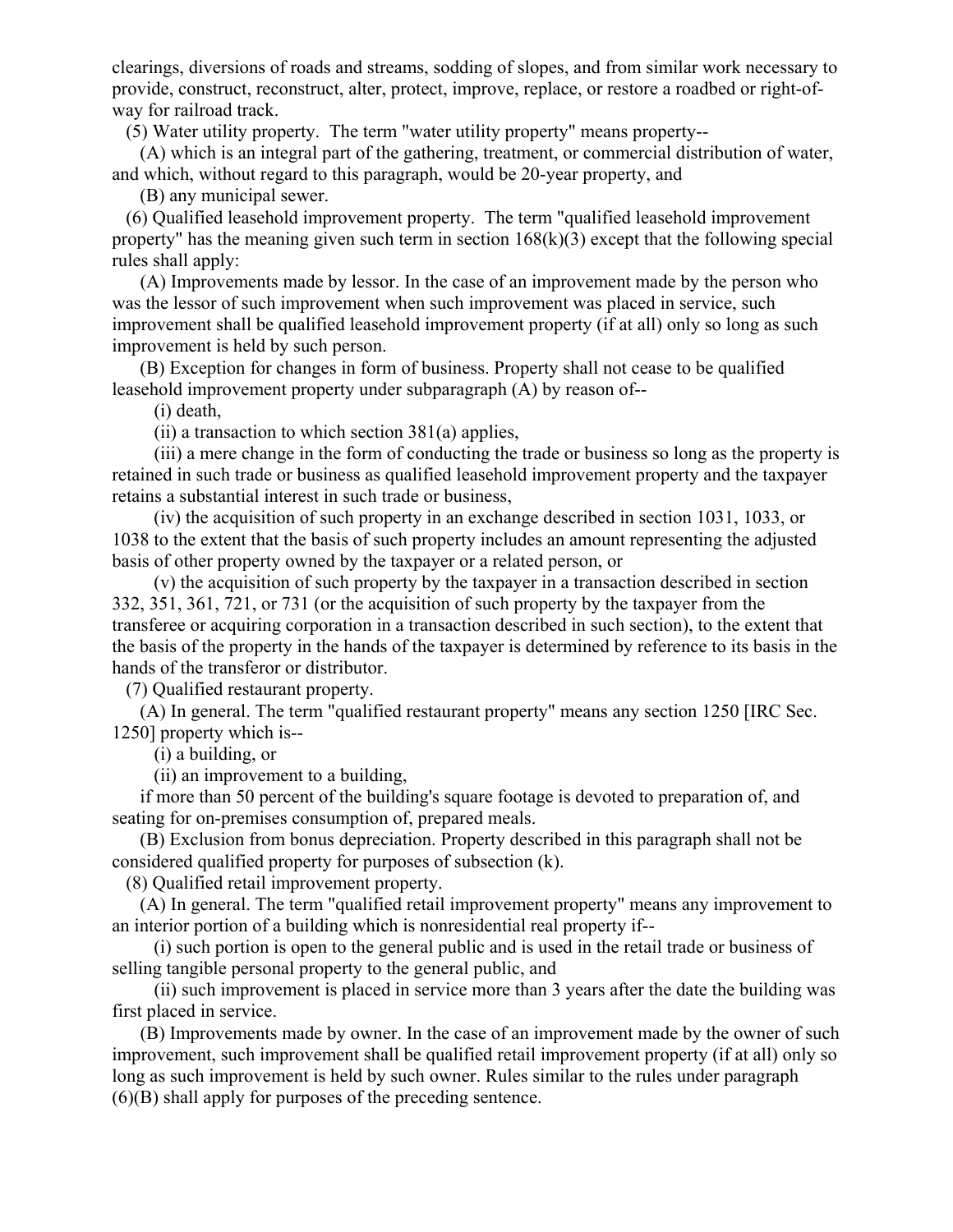(C) Certain improvements not included. Such term shall not include any improvement for which the expenditure is attributable to--

(i) the enlargement of the building,

(ii) any elevator or escalator,

(iii) any structural component benefitting a common area, or

(iv) the internal structural framework of the building.

 (D) Exclusion from bonus depreciation. Property described in this paragraph shall not be considered qualified property for purposes of subsection (k).

(f) Property to which section does not apply. This section shall not apply to--

(1) Certain methods of depreciation. Any property if--

(A) the taxpayer elects to exclude such property from the application of this section, and

 (B) for the 1st taxable year for which a depreciation deduction would be allowable with respect to such property in the hands of the taxpayer, the property is properly depreciated under the unit-of-production method or any method of depreciation not expressed in a term of years (other than the retirement-replacement-betterment method or similar method).

 (2) Certain public utility property. Any public utility property (within the meaning of subsection  $(i)(10)$ ) if the taxpayer does not use a normalization method of accounting.

(3) Films and video tape. Any motion picture film or video tape.

 (4) Sound recordings. Any works which result from the fixation of a series of musical, spoken, or other sounds, regardless of the nature of the material (such as discs, tapes, or other phonorecordings) in which such sounds are embodied.

(5) Certain property placed in service in churning transactions.

(A) In general. Property--

 (i) described in paragraph (4) of section 168(e) (as in effect before the amendments made by the Tax Reform Act of 1986), or

 (ii) which would be described in such paragraph if such paragraph were applied by substituting "1987" for "1981" and "1986" for "1980" each place such terms appear.

(B) Subparagraph (A)(ii) not to apply. Clause (ii) of subparagraph (A) shall not apply to--

(i) any residential rental property or nonresidential real property,

(ii) any property if, for the 1st taxable year in which such property is placed in service--

 (I) the amount allowable as a deduction under this section (as in effect before the date of the enactment of this paragraph) with respect to such property is greater than,

 (II) the amount allowable as a deduction under this section (as in effect on or after such date and using the half-year convention) for such taxable year, or

 (iii) any property to which this section (as amended by the Tax Reform Act of 1986) applied in the hands of the transferor.

 (C) Special rule. In the case of any property to which this section would apply but for this paragraph, the depreciation deduction under section 167 shall be determined under the provisions of this section as in effect before the amendments made by section 201 of the Tax Reform Act of 1986.

(g) Alternative depreciation system for certain property.

(1) In general. In the case of--

 (A) any tangible property which during the taxable year is used predominantly outside the United States,

(B) any tax-exempt use property,

(C) any tax-exempt bond financed property,

(D) any imported property covered by an Executive order under paragraph (6), and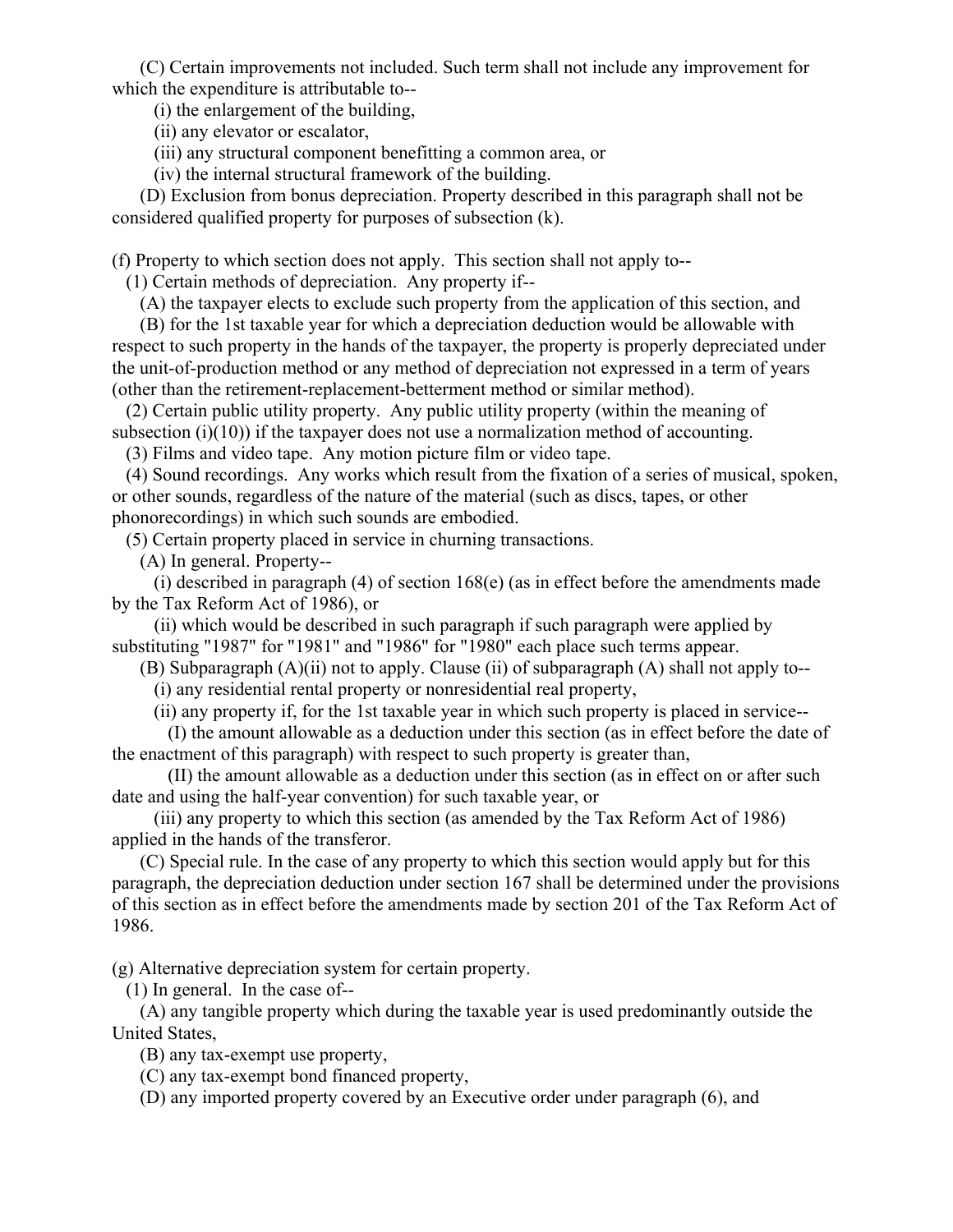(E) any property to which an election under paragraph (7) applies,

 the depreciation deduction provided by section 167(a) shall be determined under the alternative depreciation system.

 (2) Alternative depreciation system. For purposes of paragraph (1), the alternative depreciation system is depreciation determined by using--

(A) the straight line method (without regard to salvage value),

- (B) the applicable convention determined under subsection (d), and
- (C) a recovery period determined under the following table:

 In the case of: The recovery period shall be: (i) Property not described in clause (ii) or (iii) ............. The class life. (ii) Personal property with no class life ....................... 12 years. (iii) Nonresidential real and residential rental property .... 40 years. (iv) Any railroad grading or tunnel bore or water utility property ..... 50 years.

(3) Special rules for determining class life.

 (A) Tax-exempt use property subject to lease. In the case of any tax-exempt use property subject to a lease, the recovery period used for purposes of paragraph (2) shall (notwithstanding any other subparagraph of this paragraph) in no event be less than 125 percent of the lease term.

 (B) Special rule for certain property assigned to classes. For purposes of paragraph (2), in the case of property described in any of the following subparagraphs of subsection (e)(3), the class life shall be determined as follows:

| If property is described | The class |
|--------------------------|-----------|
| in subparagraph:         | life is:  |
|                          |           |
|                          |           |
|                          |           |
|                          |           |
|                          |           |
|                          |           |
|                          |           |
|                          |           |
|                          |           |
|                          |           |
|                          |           |
|                          |           |
|                          |           |
|                          |           |
|                          |           |
|                          |           |
|                          |           |
|                          |           |
|                          |           |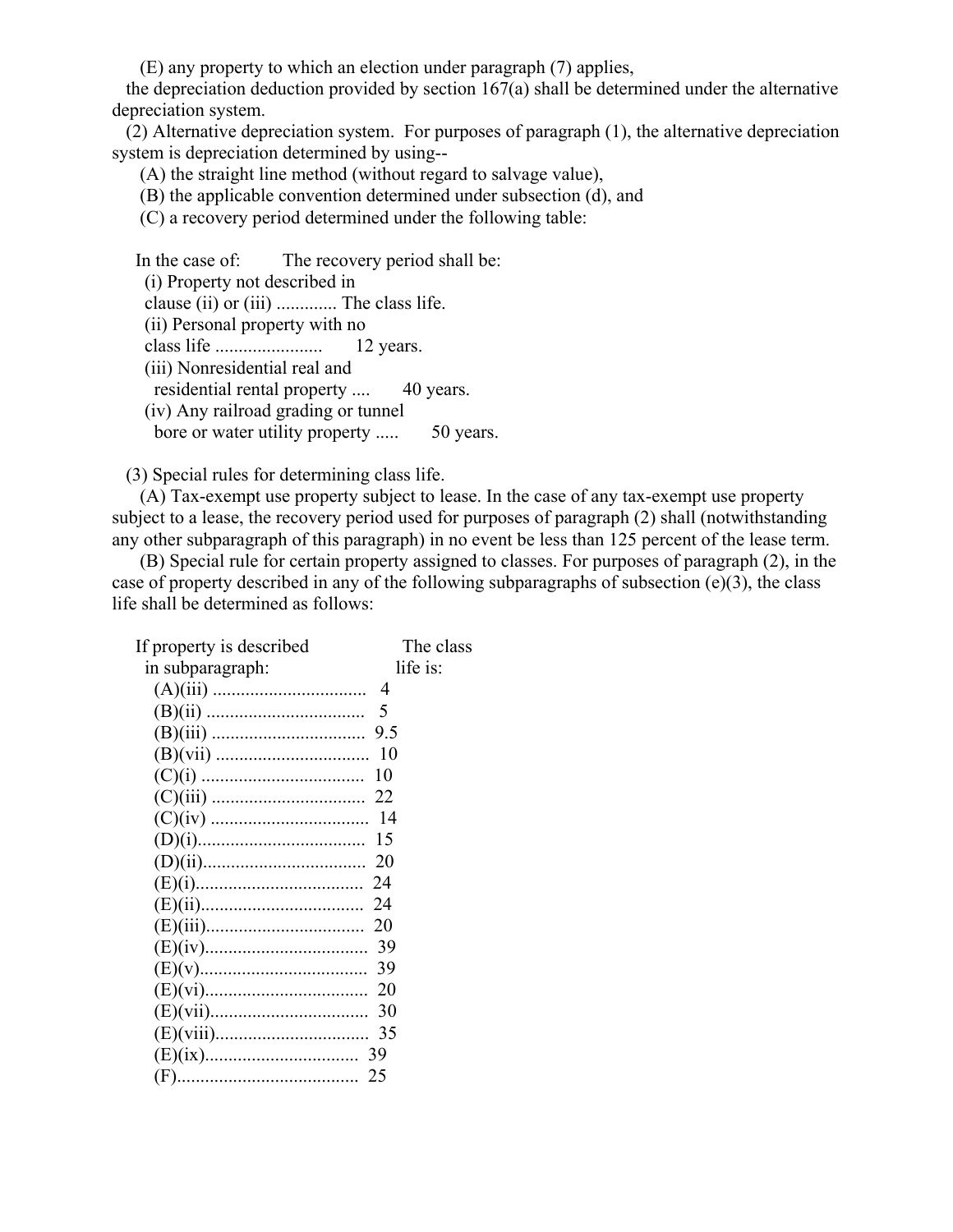(C) Qualified technological equipment. In the case of any qualified technological equipment, the recovery period used for purposes of paragraph (2) shall be 5 years.

 (D) Automobiles, etc. In the case of any automobile or light general purpose truck, the recovery period used for purposes of paragraph (2) shall be 5 years.

 (E) Certain real property. In the case of any section 1245 property which is real property with no class life, the recovery period used for purposes of paragraph (2) shall be 40 years.

 (4) Exception for certain property used outside United States. Subparagraph (A) of paragraph (1) shall not apply to--

 (A) any aircraft which is registered by the Administrator of the Federal Aviation Agency and which is operated to and from the United States or is operated under contract with the United States;

(B) rolling stock which is used within and without the United States and which is--

(i) of a rail carrier subject to part A of subtitle IV of title 49, or

 (ii) of a United States person (other than a corporation described in clause (i)) but only if the rolling stock is not leased to one or more foreign persons for periods aggregating more than 12 months in any 24-month period;

 (C) any vessel documented under the laws of the United States which is operated in the foreign or domestic commerce of the United States;

 (D) any motor vehicle of a United States person (as defined in section 7701(a)(30)) which is operated to and from the United States;

 (E) any container of a United States person which is used in the transportation of property to and from the United States;

 (F) any property (other than a vessel or an aircraft) of a United States person which is used for the purpose of exploring for, developing, removing, or transporting resources from the outer Continental Shelf (within the meaning of section 2 of the Outer Continental Shelf Lands Act, as amended and supplemented; (43 U.S.C. 1331));

 (G) any property which is owned by a domestic corporation (other than a corporation which has an election in effect under section 936) or by a United States citizen (other than a citizen entitled to the benefits of section 931 or 933) and which is used predominantly in a possession of the United States by such a corporation or such a citizen, or by a corporation created or organized in, or under the law of, a possession of the United States;

 (H) any communications satellite (as defined in section 103(3) of the Communications Satellite Act of 1962, 47 U.S.C. 702(3)), or any interest therein, of a United States person;

 (I) any cable, or any interest therein, of a domestic corporation engaged in furnishing telephone service to which section  $168(i)(10)(C)$  applies (or of a wholly owned domestic subsidiary of such a corporation), if such cable is part of a submarine cable system which constitutes part of a communication link exclusively between the United States and one or more foreign countries;

 (J) any property (other than a vessel or an aircraft) of a United States person which is used in international or territorial waters within the northern portion of the Western Hemisphere for the purpose of exploring for, developing, removing, or transporting resources from ocean waters or deposits under such waters;

 $(K)$  any property described in section  $48(1)(3)(A)(ix)$  (as in effect on the day before the date of the enactment of the Revenue Reconciliation Act of 1990) which is owned by a United States person and which is used in international or territorial waters to generate energy for use in the United States; and

 (L) any satellite (not described in subparagraph (H)) or other spacecraft (or any interest therein) held by a United States person if such satellite or other spacecraft was launched from within the United States.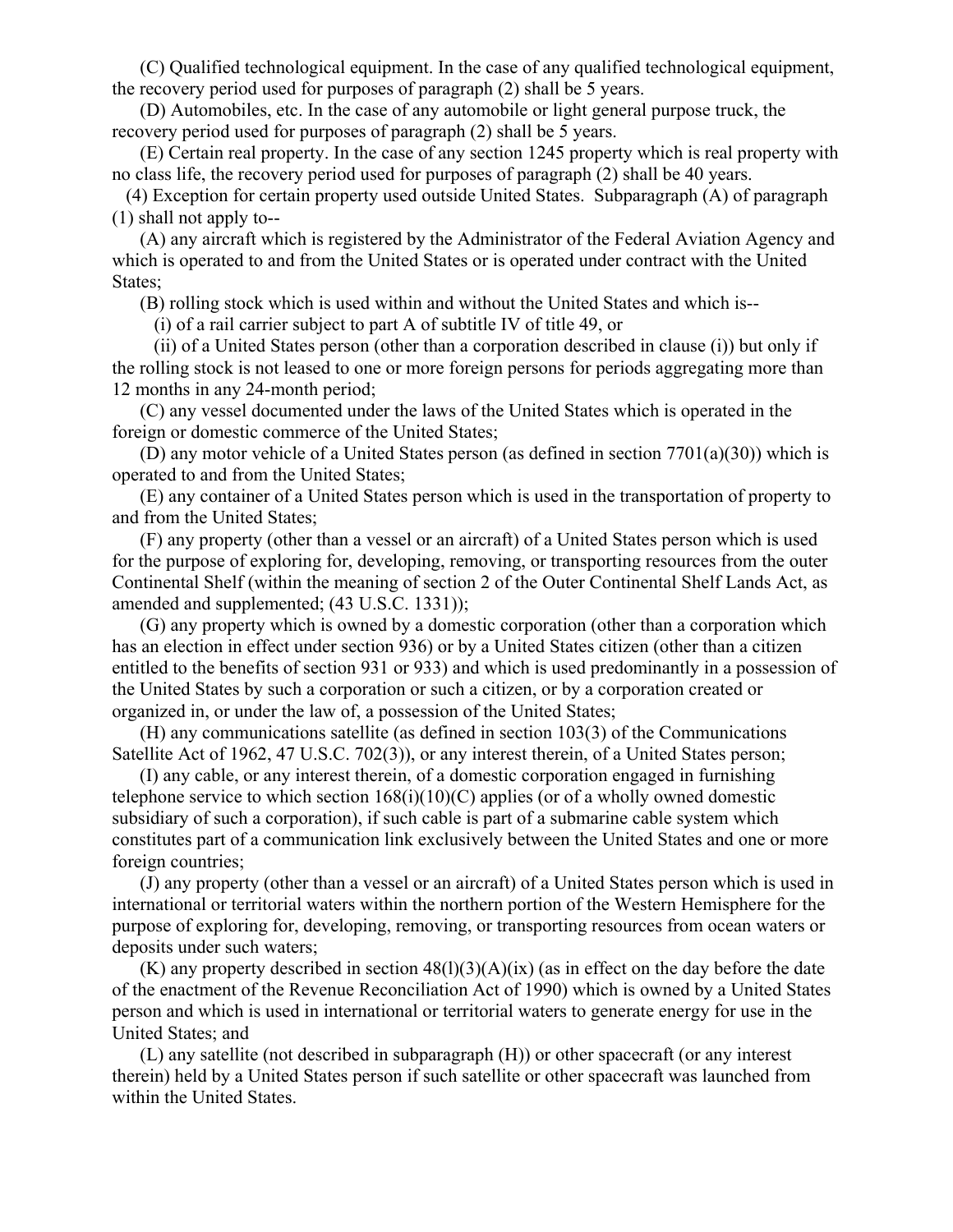For purposes of subparagraph (J), the term "northern portion of the Western Hemisphere" means the area lying west of the 30th meridian west of Greenwich, east of the international dateline, and north of the Equator, but not including any foreign country which is a country of South America.

(5) Tax-exempt bond financed property. For purposes of this subsection--

 (A) In general. Except as otherwise provided in this paragraph, the term "tax-exempt bond financed property" means any property to the extent such property is financed (directly or indirectly) by an obligation the interest on which is exempt from tax under section  $103(a)$ .

 (B) Allocation of bond proceeds. For purposes of subparagraph (A), the proceeds of any obligation shall be treated as used to finance property acquired in connection with the issuance of such obligation in the order in which such property is placed in service.

 (C) Qualified residential rental projects. The term "tax-exempt bond financed property" shall not include any qualified residential rental project (within the meaning of section 142(a)(7)).

(6) Imported property.

 (A) Countries maintaining trade restrictions or engaging in discriminatory acts. If the President determines that a foreign country--

 (i) maintains nontariff trade restrictions, including variable import fees, which substantially burden United States commerce in a manner inconsistent with provisions of trade agreements, or

 (ii) engages in discriminatory or other acts (including tolerance of international cartels) or policies unjustifiably restricting United States commerce,

 the President may by Executive order provide for the application of paragraph (1)(D) to any article or class of articles manufactured or produced in such foreign country for such period as may be provided by such Executive order. Any period specified in the preceding sentence shall not apply to any property ordered before (or the construction, reconstruction, or erection of which began before) the date of the Executive order unless the President determines an earlier date to be in the public interest and specifies such date in the Executive order.

 (B) Imported property. For purposes of this subsection, the term "imported property" means any property if--

(i) such property was completed outside the United States, or

 (ii) less than 50 percent of the basis of such property is attributable to value added within the United States.

 For purposes of this subparagraph, the term "United States" includes the Commonwealth of Puerto Rico and the possessions of the United States.

(7) Election to use alternative depreciation system.

 (A) In general. If the taxpayer makes an election under this paragraph with respect to any class of property for any taxable year, the alternative depreciation system under this subsection shall apply to all property in such class placed in service during such taxable year. Notwithstanding the preceding sentence, in the case of nonresidential real property or residential

rental property, such election may be made separately with respect to each property.

 (B) Election irrevocable. An election under subparagraph (A), once made, shall be irrevocable.

(h) Tax-exempt use property.

(1) In general. For purposes of this section--

 (A) Property other than nonresidential real property. Except as otherwise provided in this subsection, the term "tax-exempt use property" means that portion of any tangible property (other than nonresidential real property) leased to a tax-exempt entity.

(B) Nonresidential real property.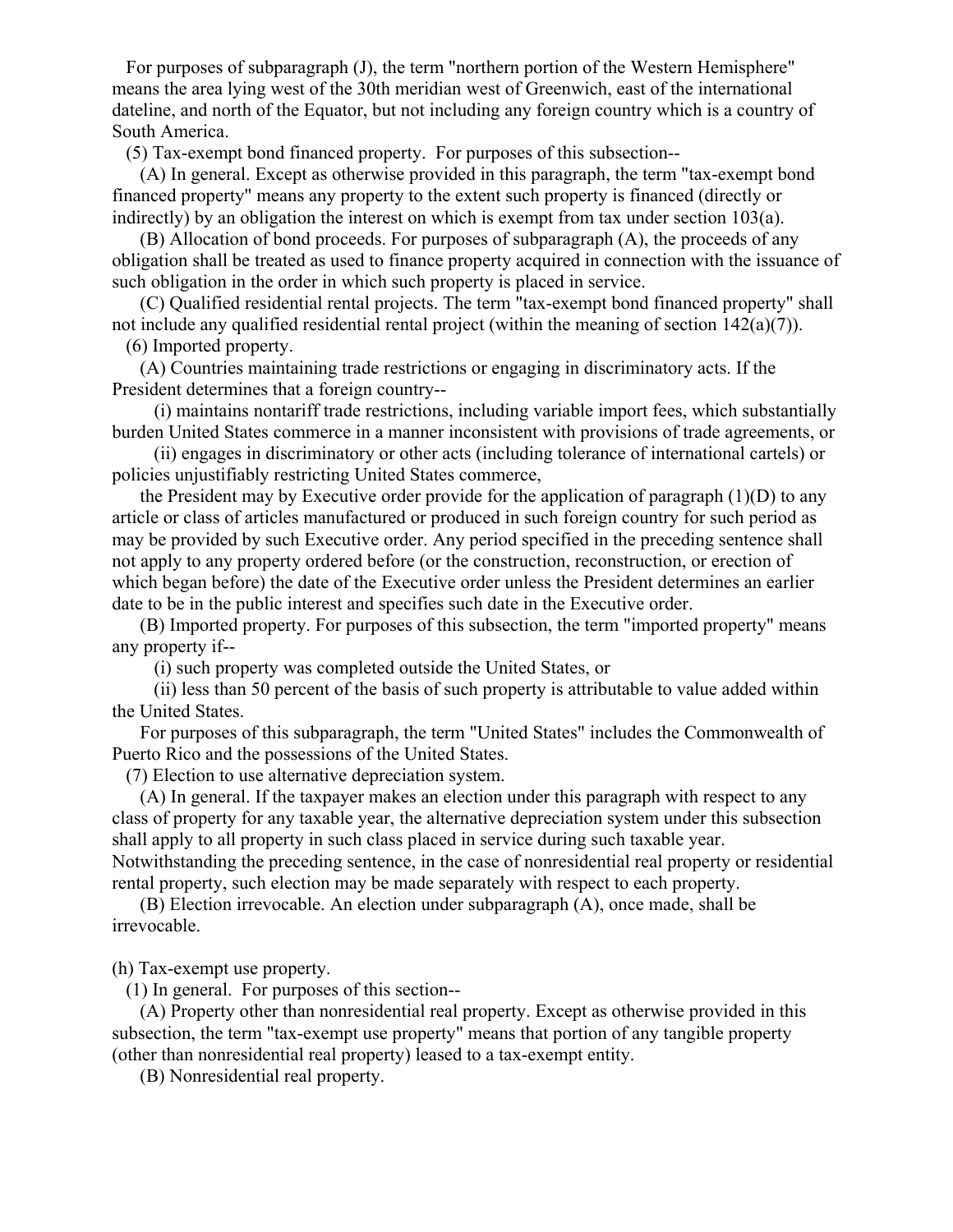(i) In general. In the case of nonresidential real property, the term "tax-exempt use property" means that portion of the property leased to a tax-exempt entity in a disqualified lease.

 (ii) Disqualified lease. For purposes of this subparagraph, the term "disqualified lease" means any lease of the property to a tax-exempt entity, but only if--

 (I) part or all of the property was financed (directly or indirectly) by an obligation the interest on which is exempt from tax under section 103(a) and such entity (or a related entity) participated in such financing,

 (II) under such lease there is a fixed or determinable price purchase or sale option which involves such entity (or a related entity) or there is the equivalent of such an option,

(III) such lease has a lease term in excess of 20 years, or

 (IV) such lease occurs after a sale (or other transfer) of the property by, or lease of the property from, such entity (or a related entity) and such property has been used by such entity (or a related entity) before such sale (or other transfer) or lease.

 (iii) 35-percent threshold test. Clause (i) shall apply to any property only if the portion of such property leased to tax-exempt entities in disqualified leases is more than 35 percent of the property.

 (iv) Treatment of improvements. For purposes of this subparagraph, improvements to a property (other than land) shall not be treated as a separate property.

 (v) Leasebacks during 1st 3 months of use not taken into account. Subclause (IV) of clause (ii) shall not apply to any property which is leased within 3 months after the date such property is first used by the tax-exempt entity (or a related entity).

(C) Exception for short-term leases.

 (i) In general. Property shall not be treated as tax-exempt use property merely by reason of a short-term lease.

 (ii) Short-term lease. For purposes of clause (i), the term "short-term lease" means any lease the term of which is--

(I) less than 3 years, and

(II) less than the greater of 1 year or 30 percent of the property's present class life.

 In the case of nonresidential real property and property with no present class life, subclause (II) shall not apply.

 (D) Exception where property used in unrelated trade or business. The term "tax-exempt use property" shall not include any portion of a property if such portion is predominantly used by the tax-exempt entity (directly or through a partnership of which such entity is a partner) in an unrelated trade or business the income of which is subject to tax under section 511. For purposes of subparagraph (B)(iii), any portion of a property so used shall not be treated as leased to a taxexempt entity in a disqualified lease.

 (E) Nonresidential real property defined. For purposes of this paragraph, the term "nonresidential real property" includes residential rental property.

(2) Tax-exempt entity.

(A) In general. For purposes of this subsection, the term "tax-exempt entity" means--

 (i) the United States, any State or political subdivision thereof, any possession of the United States, or any agency or instrumentality of any of the foregoing,

 (ii) an organization (other than a cooperative described in section 521) which is exempt from tax imposed by this chapter,

(iii) any foreign person or entity, and

(iv) any Indian tribal government described in section  $7701(a)(40)$  [IRC Sec.  $7701(a)(40)$ ].

 For purposes of applying this subsection, any Indian tribal government referred to in clause (iv) shall be treated in the same manner as a State.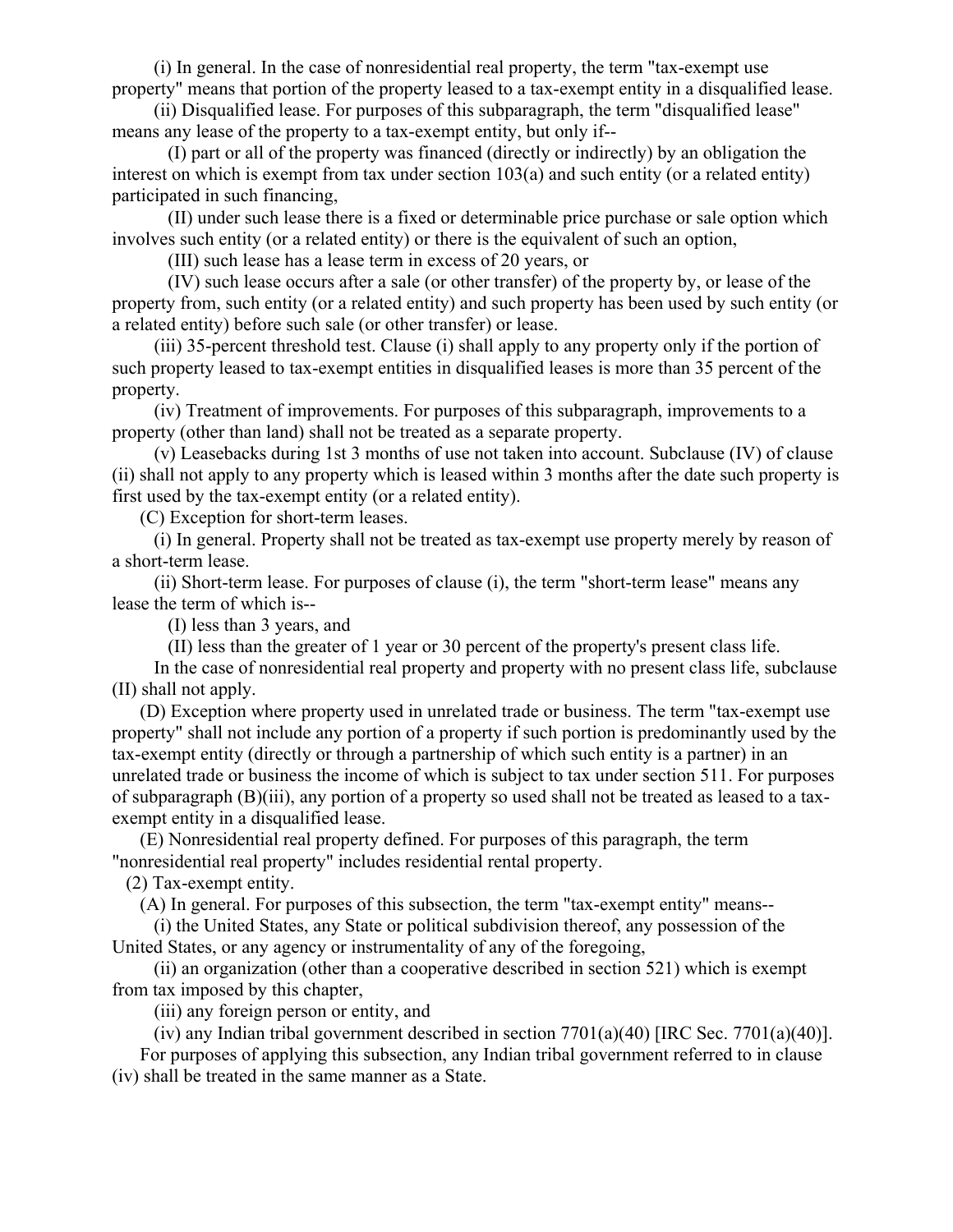(B) Exception for certain property subject to United States tax and used by foreign person or entity. Clause (iii) of subparagraph (A) shall not apply with respect to any property if more than 50 percent of the gross income for the taxable year derived by the foreign person or entity from the use of such property is--

(i) subject to tax under this chapter [IRC Sections 1 et seq.], or

 (ii) included under section 951 [IRC Sec. 951] in the gross income of a United States shareholder for the taxable year with or within which ends the taxable year of the controlled foreign corporation in which such income was derived.

 For purposes of the preceding sentence, any exclusion or exemption shall not apply for purposes of determining the amount of the gross income so derived, but shall apply for purposes of determining the portion of such gross income subject to tax under this chapter [IRC Sections 1 et seq.].

 (C) Foreign person or entity. For purposes of this paragraph, the term "foreign person or entity" means--

 (i) any foreign government, any international organization, or any agency or instrumentality of any of the foregoing, and

(ii) any person who is not a United States person.

Such term does not include any foreign partnership or other foreign pass-thru entity.

 (D) Treatment of certain taxable instrumentalities. For purposes of this subsection, a corporation shall not be treated as an instrumentality of the United States or of any State or political subdivision thereof if--

 (i) all of the activities of such corporation are subject to tax under this chapter [IRC Sections 1 et seq.], and

 (ii) a majority of the board of directors of such corporation is not selected by the United States or any State or political subdivision thereof.

(E) Certain previously tax-exempt organizations.

 (i) In general. For purposes of this subsection, an organization shall be treated as an organization described in subparagraph (A)(ii) with respect to any property (other than property held by such organization) if such organization was an organization (other than a cooperative described in section 521 [IRC Sec. 521]) exempt from tax imposed by this chapter [IRC Sections 1 et seq.] at any time during the 5-year period ending on the date such property was first used by such organization. The preceding sentence and subparagraph  $(D)(ii)$  shall not apply to the Federal Home Loan Mortgage Corporation.

(ii) Election not to have clause (I) apply.

 (I) In general. In the case of an organization formerly exempt from tax under section 501(a) [IRC Sec. 501(a)] as an organization described in section 501(c)(12) [IRC Sec.  $501(c)(2)$ ], clause (i) shall not apply to such organization with respect to any property if such organization elects not to be exempt from tax under section  $501(a)$  [IRC Sec.  $501(a)$ ] during the tax-exempt use period with respect to such property.

 (II) Tax-exempt use period. For purposes of subclause (I), the term "tax-exempt use period" means the period beginning with the taxable year in which the property described in subclause (I) is first used by the organization and ending with the close of the 15th taxable year following the last taxable year of the applicable recovery period of such property.

(III) Election. Any election under subclause (I), once made, shall be irrevocable.

 (iii) Treatment of successor organizations. Any organization which is engaged in activities substantially similar to those engaged in by a predecessor organization shall succeed to the treatment under this subparagraph of such predecessor organization.

 (iv) First used. For purposes of this subparagraph, property shall be treated as first used by the organization--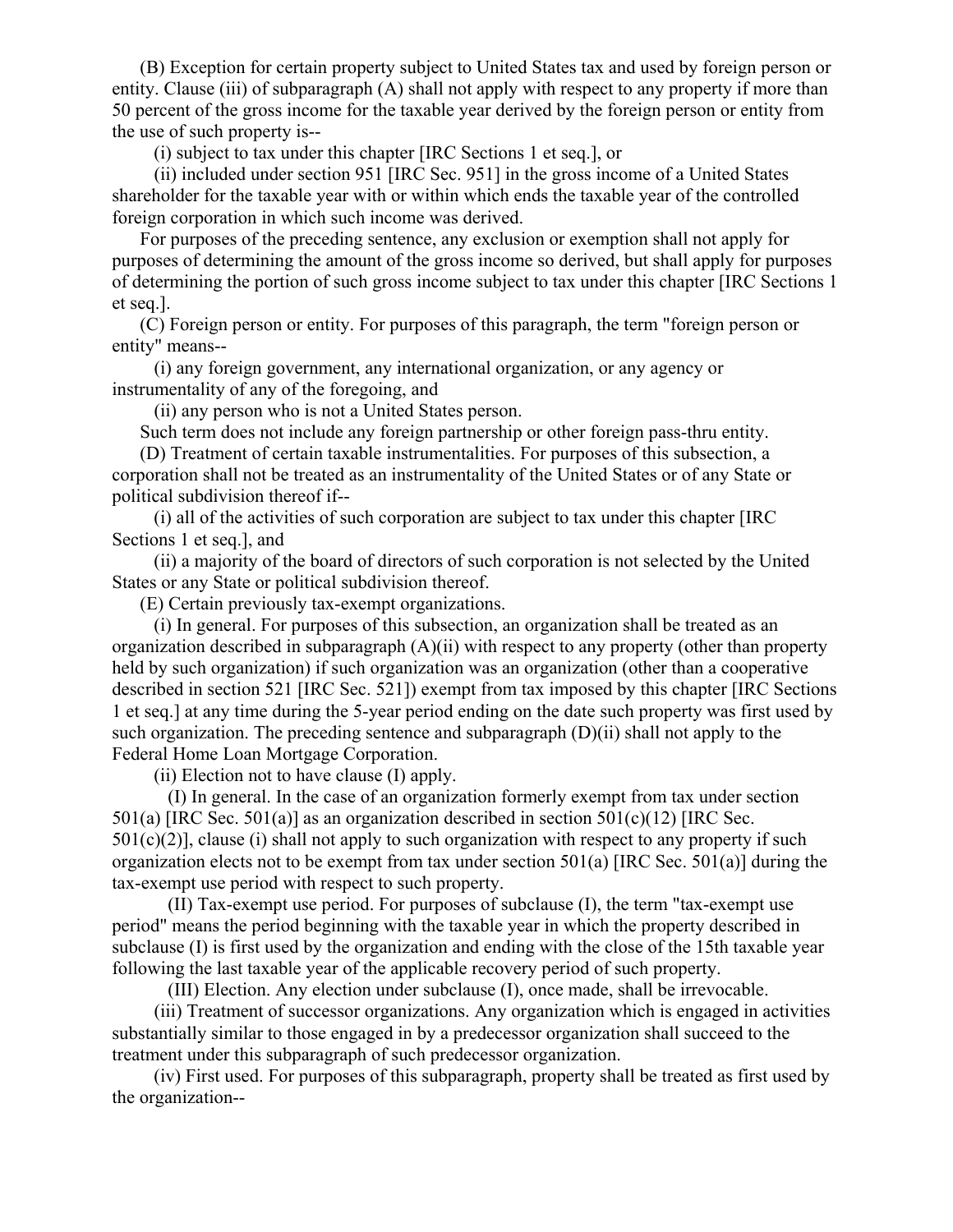(I) when the property is first placed in service under a lease to such organization, or

 (II) in the case of property leased to (or held by) a partnership (or other pass-thru entity) in which the organization is a member, the later of when such property is first used by such partnership or pass-thru entity or when such organization is first a member of such partnership or pass-thru entity.

(3) Special rules for certain high technology equipment.

 (A) Exemption where lease term is 5 years or less. For purposes of this section, the term "taxexempt use property" shall not include any qualified technological equipment if the lease to the tax-exempt entity has a lease term of 5 years or less. Notwithstanding subsection  $(i)(3)(A)(i)$ , in determining a lease term for purposes of the preceding sentence, there shall not be taken into account any option of the lessee to renew at the fair market value rent determined at the time of renewal; except that the aggregate period not taken into account by reason of this sentence shall not exceed 24 months.

(B) Exception for certain property.

 (i) In general. For purposes of subparagraph (A), the term "qualified technological equipment" shall not include any property leased to a tax-exempt entity if--

 (I) part or all of the property was financed (directly or indirectly) by an obligation the interest on which is exempt from tax under section 103(a) [IRC Sec. 103(a)],

 (II) such lease occurs after a sale (or other transfer) of the property by, or lease of such property from, such entity (or related entity) and such property has been used by such entity (or a related entity) before such sale (or other transfer) or lease, or

 (III) such tax-exempt entity is the United States or any agency or instrumentality of the United States.

 (ii) Leasebacks during 1st 3 months of use not taken into account. Subclause (II) of clause (i) shall not apply to any property which is leased within 3 months after the date such property is first used by the tax-exempt entity (or a related entity).

(4) Related entities. For purposes of this subsection--

 (A) (i) Each governmental unit and each agency or instrumentality of a governmental unit is related to each other such unit, agency, or instrumentality which directly or indirectly derives its powers, rights, and duties in whole or in part from the same sovereign authority.

 (ii) For purposes of clause (i), the United States, each State, and each possession of the United States shall be treated as a separate sovereign authority.

(B) Any entity not described in subparagraph  $(A)(i)$  is related to any other entity if the 2 entities have--

(i) significant common purposes and substantial common membership, or

(ii) directly or indirectly substantial common direction or control.

 (C) (i) An entity is related to another entity if either entity owns (directly or through 1 or more entities) a 50 percent or greater interest in the capital or profits of the other entity.

 (ii) For purposes of clause (i), entities treated as related under subparagraph (A) or (B) shall be treated as 1 entity.

 (D) An entity is related to another entity with respect to a transaction if such transaction is part of an attempt by such entities to avoid the application of this subsection.

 (5) Tax-exempt use of property leased to partnerships, etc., determined at partner level. For purposes of this subsection--

 (A) In general. In the case of any property which is leased to a partnership, the determination of whether any portion of such property is tax-exempt use property shall be made by treating each tax-exempt entity partner's proportionate share (determined under paragraph (6)(C)) of such property as being leased to such partner.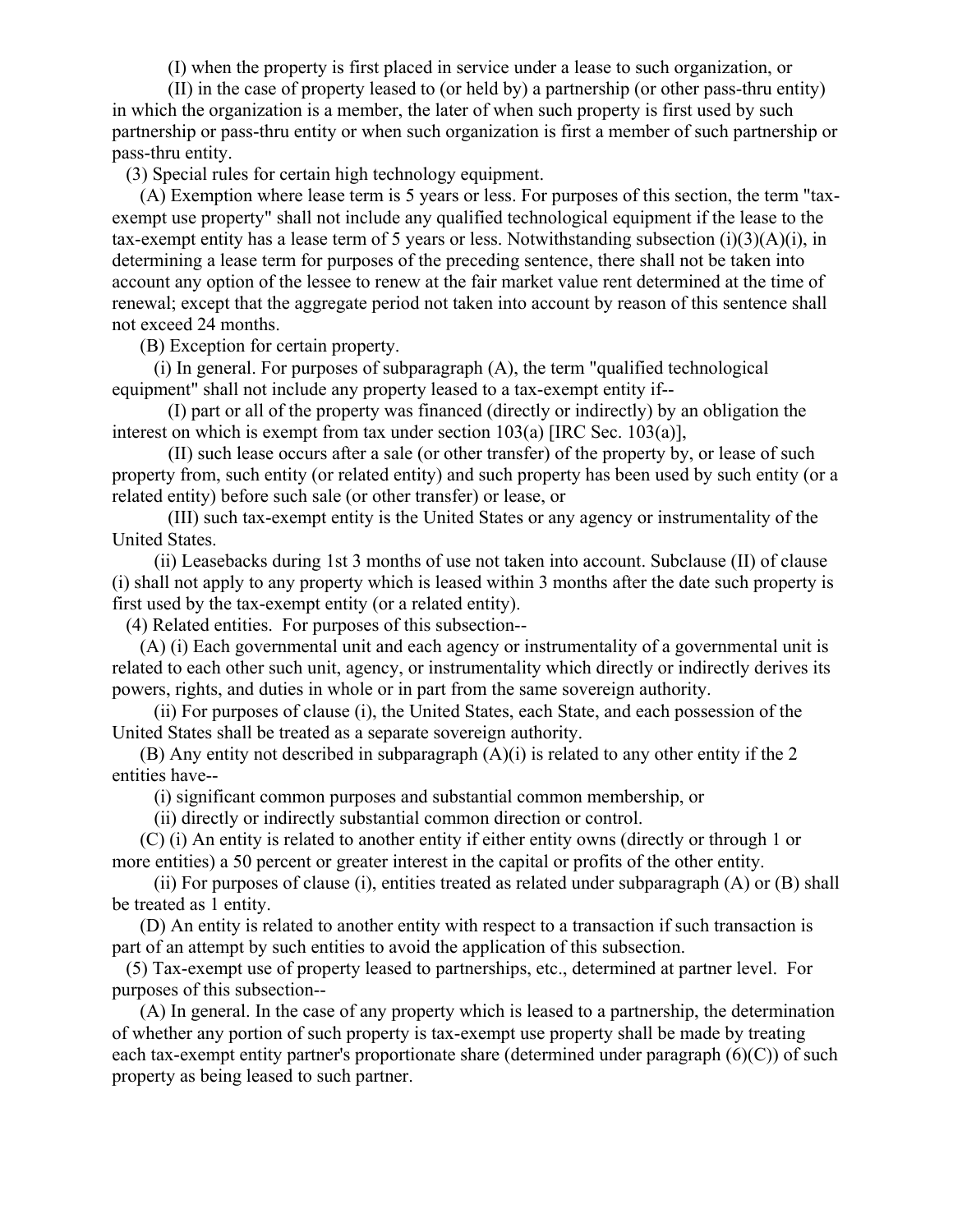(B) Other pass-thru entities; tiered entities. Rules similar to the rules of subparagraph (A) shall also apply in the case of any pass-thru entity other than a partnership and in the case of tiered partnerships and other entities.

 (C) Presumption with respect to foreign entities. Unless it is otherwise established to the satisfaction of the Secretary, it shall be presumed that the partners of a foreign partnership (and the beneficiaries of any other foreign pass-thru entity) are persons who are not United States persons.

(6) Treatment of property owned by partnerships, etc.

(A) In general. For purposes of this subsection, if--

 (i) any property which (but for this subparagraph) is not tax-exempt use property is owned by a partnership which has both a tax-exempt entity and a person who is not a tax-exempt entity as partners, and

 (ii) any allocation to the tax-exempt entity of partnership items is not a qualified allocation, an amount equal to such tax-exempt entity's proportionate share of such property shall (except as provided in paragraph  $(1)(D)$ ) be treated as tax-exempt use property.

 (B) Qualified allocation. For purposes of subparagraph (A), the term "qualified allocation" means any allocation to a tax-exempt entity which--

 (i) is consistent with such entity's being allocated the same distributive share of each item of income, gain, loss, deduction, credit, and basis and such share remains the same during the entire period the entity is a partner in the partnership, and

(ii) has substantial economic effect within the meaning of section  $704(b)(2)$  [IRC Sec. 704(b)(2)].

 For purposes of this subparagraph, items allocated under section 704(c) [IRC Sec. 704(c)] shall not be taken into account.

(C) Determination of proportionate share.

 (i) In general. For purposes of subparagraph (A), a tax-exempt entity's proportionate share of any property owned by a partnership shall be determined on the basis of such entity's share of partnership items of income or gain (excluding gain allocated under section 704(c) [IRC Sec. 704(c)]), whichever results in the largest proportionate share.

 (ii) Determination where allocations vary. For purposes of clause (i), if a tax-exempt entity's share of partnership items of income or gain (excluding gain allocated under section 704(c) [IRC Sec. 704(c)]) may vary during the period such entity is a partner in the partnership, such share shall be the highest share such entity may receive.

 (D) Determination of whether property used in unrelated trade or business. For purposes of this subsection, in the case of any property which is owned by a partnership which has both a tax-exempt entity and a person who is not a tax-exempt entity as partners, the determination of whether such property is used in an unrelated trade or business of such an entity shall be made without regard to section 514 [IRC Sec. 514].

 (E) Other pass-thru entities; tiered entities. Rules similar to the rules of subparagraphs (A), (B), (C), and (D) shall also apply in the case of any pass-thru entity other than a partnership and in the case of tiered partnerships and other entities.

(F) Treatment of certain taxable entities.

 (i) In general. For purposes of this paragraph and paragraph (5), except as otherwise provided in this subparagraph, any tax-exempt controlled entity shall be treated as a tax-exempt entity.

(ii) Election. If a tax-exempt controlled entity makes an election under this clause--

 (I) such entity shall not be treated as a tax-exempt entity for purposes of this paragraph and paragraph (5), and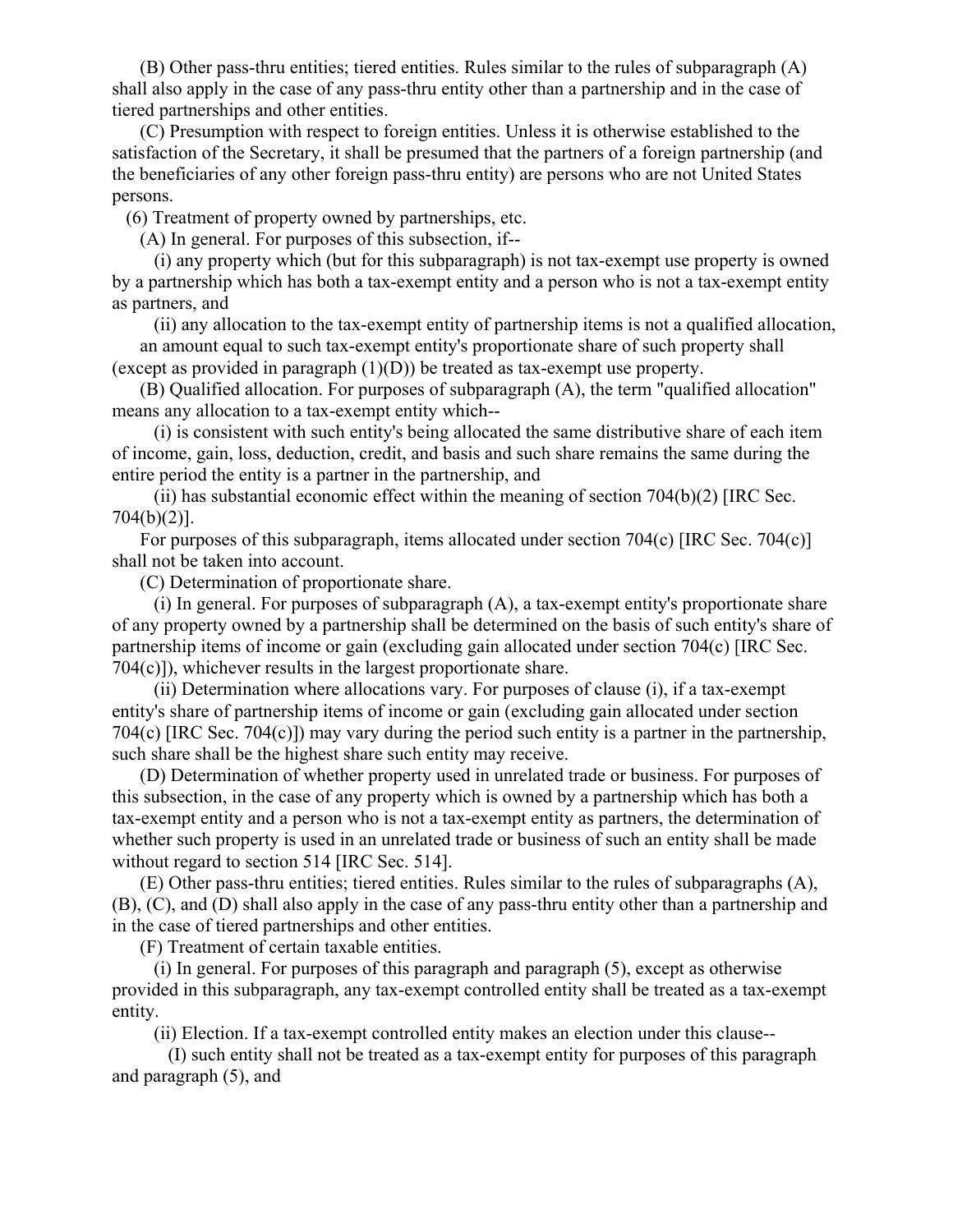(II) any gain recognized by a tax-exempt entity on any disposition of an interest in such entity (and any dividend or interest received or accrued by a tax-exempt entity from such taxexempt controlled entity) shall be treated as unrelated business taxable income for purposes of section 511 [IRC Sec. 511].

 Any such election shall be irrevocable and shall bind all tax-exempt entities holding interests in such tax-exempt controlled entity. For purposes of subclause (II), there shall only be taken into account dividends which are properly allocable to income of the tax-exempt controlled entity which was not subject to tax under this chapter [IRC Sections 1 et seq.].

(iii) Tax-exempt controlled entity.

 (I) In general. The term "tax-exempt controlled entity" means any corporation (which is not a tax-exempt entity determined without regard to this subparagraph and paragraph (2)(E)) if 50 percent or more (in value) of the stock in such corporation is held by 1 or more tax-exempt entities (other than a foreign person or entity).

 (II) Only 5-percent shareholders taken into account in case of publicly traded stock. For purposes of subclause (I), in the case of a corporation the stock of which is publicly traded on an established securities market, stock held by a tax-exempt entity shall not be taken into account unless such entity holds at least 5 percent (in value) of the stock in such corporation. For purposes of this subclause, related entities (within the meaning of paragraph (4)) shall be treated as 1 entity.

 (III) Section 318 to apply. For purposes of this clause, a tax-exempt entity shall be treated as holding stock which it holds through application of section 318 [IRC Sec. 318] (determined without regard to the 50-percent limitation contained in subsection (a)(2)(C) thereof).

 (G) Regulations. For purposes of determining whether there is a qualified allocation under subparagraph (B), the regulations prescribed under paragraph (8) for purposes of this paragraph--

(i) shall set forth the proper treatment for partnership guaranteed payments, and

(ii) may provide for the exclusion or segregation of items.

 (7) Lease. For purposes of this subsection, the term "lease" includes any grant of a right to use property.

 (8) Regulations. The Secretary shall prescribe such regulations as may be necessary or appropriate to carry out the purposes of this subsection.

(i) Definitions and special rules. For purposes of this section--

 (1) Class life. Except as provided in this section, the term "class life" means the class life (if any) which would be applicable with respect to any property as of January 1, 1986, under subsection (m) of section 167 [IRC Sec. 167] (determined without regard to paragraph (4) and as if the taxpayer had made an election under such subsection). The Secretary, through an office established in the Treasury, shall monitor and analyze actual experience with respect to all depreciable assets. The reference in this paragraph to subsection (m) of section 167 [IRC Sec. 167] shall be treated as a reference to such subsection as in effect on the day before the date of the enactment of the Revenue Reconciliation Act of 1990 [enacted Nov. 5, 1990].

(2) Qualified technological equipment.

(A) In general. The term "qualified technological equipment" means--

(i) any computer or peripheral equipment,

 (ii) any high technology telephone station equipment installed on the customer's premises, and

(iii) any high technology medical equipment.

(B) Computer or peripheral equipment defined. For purposes of this paragraph--

(i) In general. The term "computer or peripheral equipment" means--

(I) any computer, and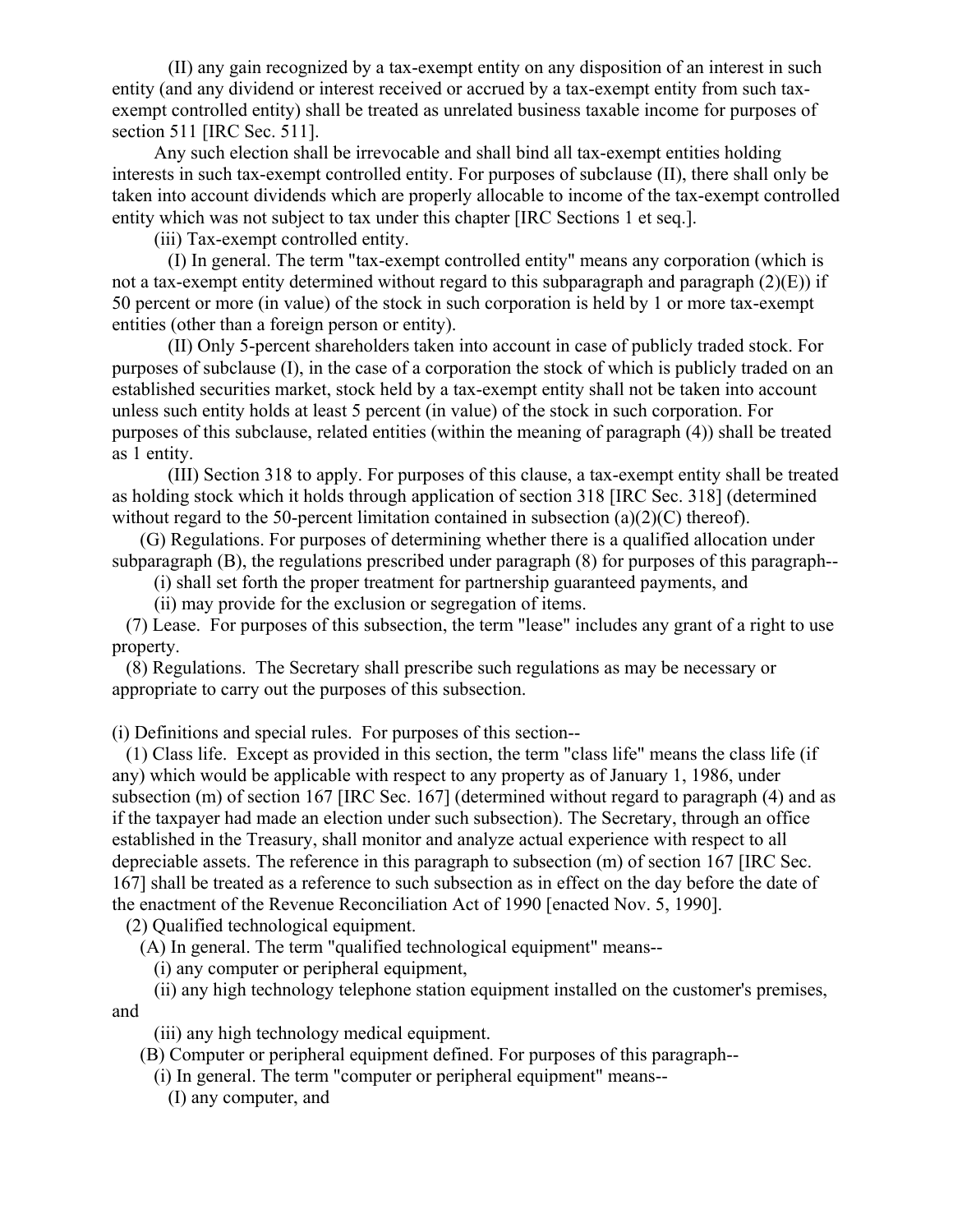(II) any related peripheral equipment.

 (ii) Computer. The term "computer" means a programmable electronically activated device which--

 (I) is capable of accepting information, applying prescribed processes to the information, and supplying the results of these processes with or without human intervention, and

 (II) consists of a central processing unit containing extensive storage, logic, arithmetic, and control capabilities.

 (iii) Related peripheral equipment. The term "related peripheral equipment" means any auxiliary machine (whether on-line or off-line) which is designed to be placed under the control of the central processing unit of a computer.

(iv) Exceptions. The term "computer or peripheral equipment" shall not include--

(I) any equipment which is an integral part of other property which is not a computer,

 (II) typewriters, calculators, adding and accounting machines, copiers, duplicating equipment, and similar equipment, and

 (III) equipment of a kind used primarily for amusement or entertainment of the user. (C) High technology medical equipment. For purposes of this paragraph, the term "high technology medical equipment" means any electronic, electromechanical, or computer-based high technology equipment used in the screening, monitoring, observation, diagnosis, or treatment of patients in a laboratory, medical, or hospital environment.

(3) Lease term.

(A) In general. In determining a lease term--

(i) there shall be taken into account options to renew,

 (ii) the term of a lease shall include the term of any service contract or similar arrangement (whether or not treated as a lease under section  $7701(e)$  [IRC Sec.  $7701(e)$ ])--

 (I) which is part of the same transaction (or series of related transactions) which includes the lease, and

 (II) which is with respect to the property subject to the lease or substantially similar property, and

 (iii) 2 or more successive leases which are part of the same transaction (or a series of related transactions) with respect to the same or substantially similar property shall be treated as 1 lease.

 (B) Special rule for fair rental options on nonresidential real property or residential rental property. For purposes of clause (i) of subparagraph (A), in the case of nonresidential real property or residential rental property, there shall not be taken into account any option to renew at fair market value determined at the time of renewal.

 (4) General asset accounts. Under regulations, a taxpayer may maintain 1 or more general asset accounts for any property to which this section applies. Except as provided in regulations, all proceeds realized on any disposition of property in a general asset account shall be included in income as ordinary income.

 (5) Changes in use. The Secretary shall, by regulations, provide for the method of determining the deduction allowable under section  $167(a)$  [IRC Sec. 167(a)] with respect to any tangible property for any taxable year (and the succeeding taxable years) during which such property changes status under this section but continues to be held by the same person.

 (6) Treatments of additions or improvements to property. In the case of any addition to (or improvement of) any property--

 (A) any deduction under subsection (a) for such addition or improvement shall be computed in the same manner as the deduction for such property would be computed if such property had been placed in service at the same time as such addition or improvement, and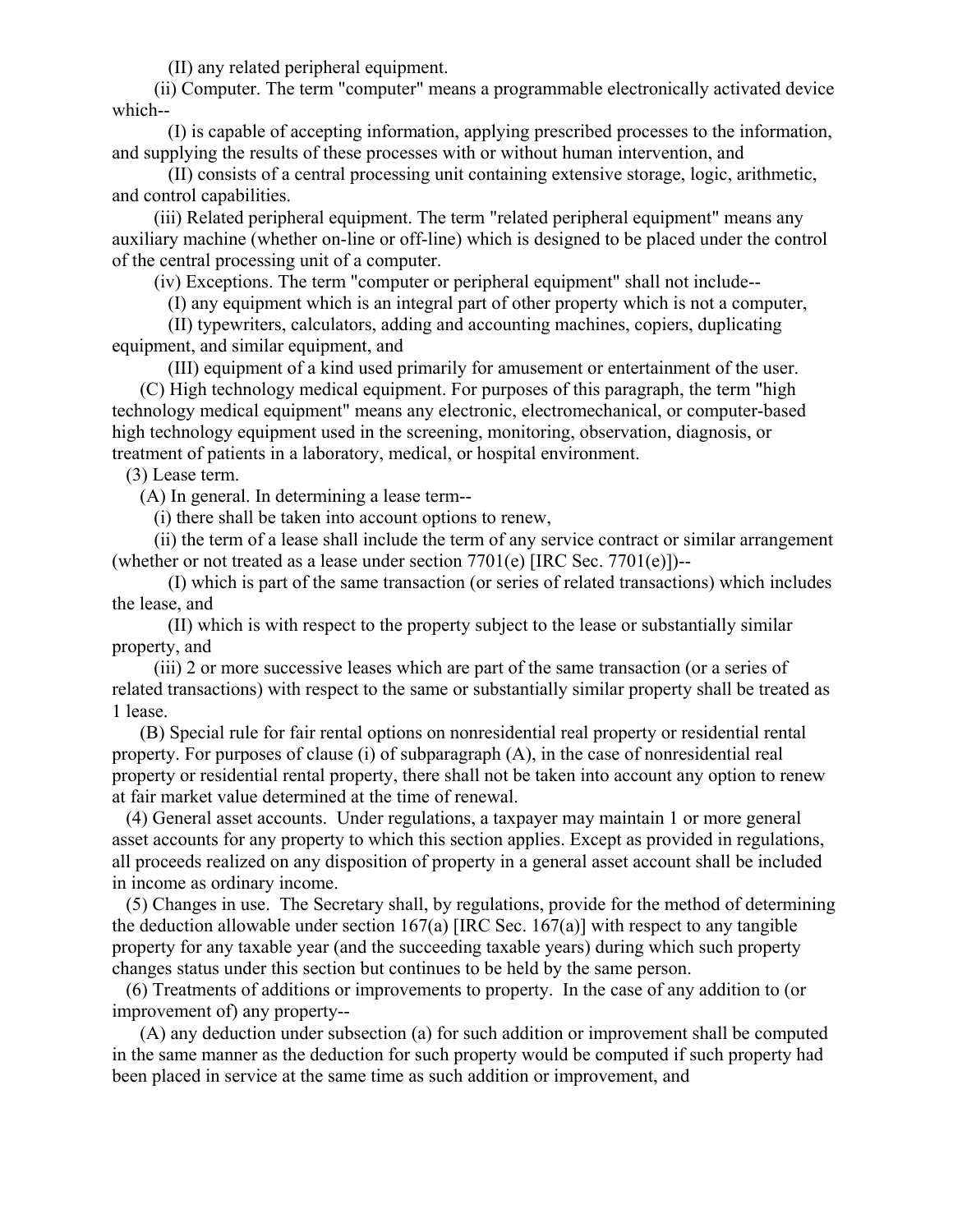(B) the applicable recovery period for such addition or improvement shall begin on the later  $of --$ 

(i) the date on which such addition (or improvement) is placed in service, or

 (ii) the date on which the property with respect to which such addition (or improvement) was made is placed in service.

(7) Treatment of certain transferees.

 (A) In general. In the case of any property transferred in a transaction described in subparagraph (B), the transferee shall be treated as the transferor for purposes of computing the depreciation deduction determined under this section with respect to so much of the basis in the hands of the transferee as does not exceed the adjusted basis in the hands of the transferor. In any case where this section as in effect before the amendments made by section 201 of the Tax Reform Act of 1986 applied to the property in the hands of the transferor, the reference in the preceding sentence to this section shall be treated as a reference to this section as so in effect.

(B) Transactions covered. The transactions described in this subparagraph are--

 (i) any transaction described in section 332, 351, 361, 721, or 731, [IRC Sec. 332, 351, 361, 721, or 731] and

 (ii) any transaction between members of the same affiliated group during any taxable year for which a consolidated return is made by such group.

 Subparagraph (A) shall not apply in the case of a termination of a partnership under section 708(b)(1)(B) [IRC Sec. 708(b)(1)(B)].

 (C) Property reacquired by the taxpayer. Under regulations, property which is disposed of and then reacquired by the taxpayer shall be treated for purposes of computing the deduction allowable under subsection (a) as if such property had not been disposed of.

(8) Treatment of leasehold improvements.

 (A) In general. In the case of any building erected (or improvements made) on leased property, if such building or improvement is property to which this section applies, the depreciation deduction shall be determined under the provisions of this section.

 (B) Treatment of lessor improvements which are abandoned at termination of lease. An improvement--

(i) which is made by the lessor of leased property for the lessee of such property, and

 (ii) which is irrevocably disposed of or abandoned by the lessor at the termination of the lease by such lessee,

 shall be treated for purposes of determining gain or loss under this title as disposed of by the lessor when so disposed of or abandoned.

 (C) Cross reference. For treatment of qualified long-term real property constructed or improved in connection with cash or rent reduction from lessor to lessee, see section 110(b) [IRC Sec. 110(b)].

(9) Normalization rules.

 (A) In general. In order to use a normalization method of accounting with respect to any public utility property for purposes of subsection (f)(2)--

 (i) the taxpayer must, in computing its tax expense for purposes of establishing its cost of service for ratemaking purposes and reflecting operating results in its regulated books of account, use a method of depreciation with respect to such property that is the same as, and a depreciation period for such property that is no shorter than, the method and period used to compute its depreciation expense for such purposes; and

 (ii) if the amount allowable as a deduction under this section with respect to such property (respecting all elections made by the taxpayer under this section) differs from the amount that would be allowable as a deduction under section 167 [IRC Sec. 167] using the method (including the period, first and last year convention, and salvage value) used to compute regulated tax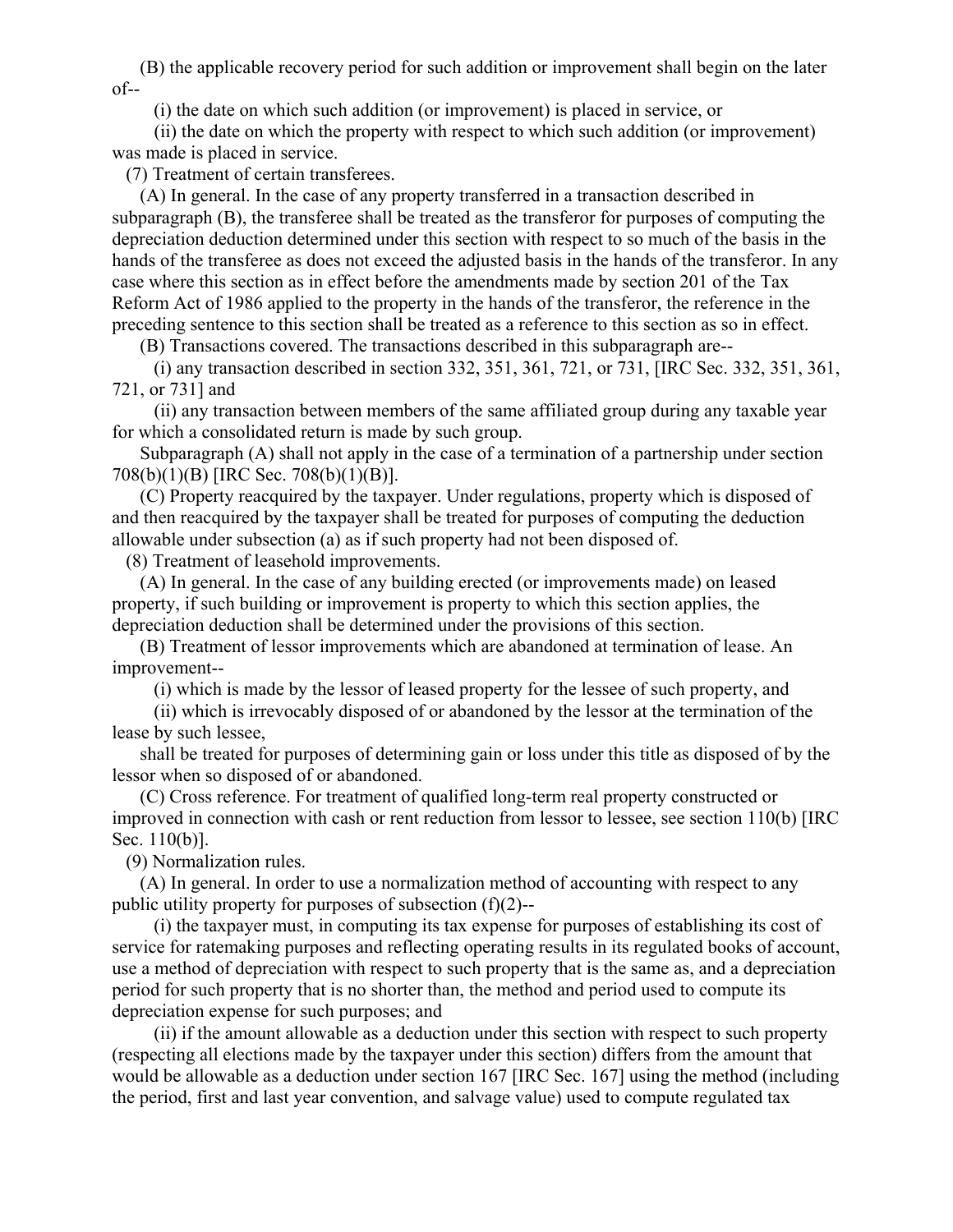expense under clause (i), the taxpayer must make adjustments to a reserve to reflect the deferral of taxes resulting from such difference.

(B) Use of inconsistent estimates and projections, etc.

 (i) In general. One way in which the requirements of subparagraph (A) are not met is if the taxpayer, for ratemaking purposes, uses a procedure or adjustment which is inconsistent with the requirements of subparagraph (A).

 (ii) Use of inconsistent estimates and projections. The procedures and adjustments which are to be treated as inconsistent for purposes of clause (i) shall include any procedure or adjustment for ratemaking purposes which uses an estimate or projection of the taxpayer's tax expense, depreciation expense, or reserve for deferred taxes under subparagraph (A)(ii) unless such estimate or projection is also used, for ratemaking purposes, with respect to the other 2 such items and with respect to the rate base.

 (iii) Regulatory authority. The Secretary may by regulations prescribe procedures and adjustments (in addition to those specified in clause (ii)) which are to be treated as inconsistent for purposes of clause (i).

 (C) Public utility property which does not meet normalization rules. In the case of any public utility property to which this section does not apply by reason of subsection  $(f)(2)$ , the allowance for depreciation under section 167(a) [IRC Sec. 167(a)] shall be an amount computed using the method and period referred to in subparagraph (A)(i).

 (10) Public utility property. The term "public utility property" means property used predominantly in the trade or business of the furnishing or sale of--

(A) electrical energy, water, or sewage disposal services,

(B) gas or steam through a local distribution system,

 (C) telephone services, or other communication services if furnished or sold by the Communications Satellite Corporation for purposes authorized by the Communications Satellite Act of 1962 (47 U.S.C. 701), or

(D) transportation of gas or steam by pipeline,

 if the rates for such furnishing or sale, as the case may be, have been established or approved by a State or political subdivision thereof, by any agency or instrumentality of the United States, or by a public service or public utility commission or other similar body of any State or political subdivision thereof.

 (11) Research and experimentation. The term "research and experimentation" has the same meaning as the term research and experimental has under section 174 [IRC Sec. 174].

 (12) Section 1245 and 1250 property. The terms "section 1245 property" and "section 1250 property" have the meanings given such terms by sections 1245(a)(3) and 1250(c) [IRC Sections  $1245(a)(3)$  and  $1250(c)$ ], respectively.

(13) Single purpose agricultural or horticultural structure.

(A) In general. The term "single purpose agricultural or horticultural structure" means--

(i) a single purpose livestock structure, and

(ii) a single purpose horticultural structure.

(B) Definitions. For purposes of this paragraph--

 (i) Single purpose livestock structure. The term "single purpose livestock structure" means any enclosure or structure specifically designed, constructed, and used--

(I) for housing, raising, and feeding a particular type of livestock and their produce, and

 (II) for housing the equipment (including any replacements) necessary for the housing, raising, and feeding referred to in subclause (I).

 (ii) Single purpose horticultural structure. The term "single purpose horticultural structure" means--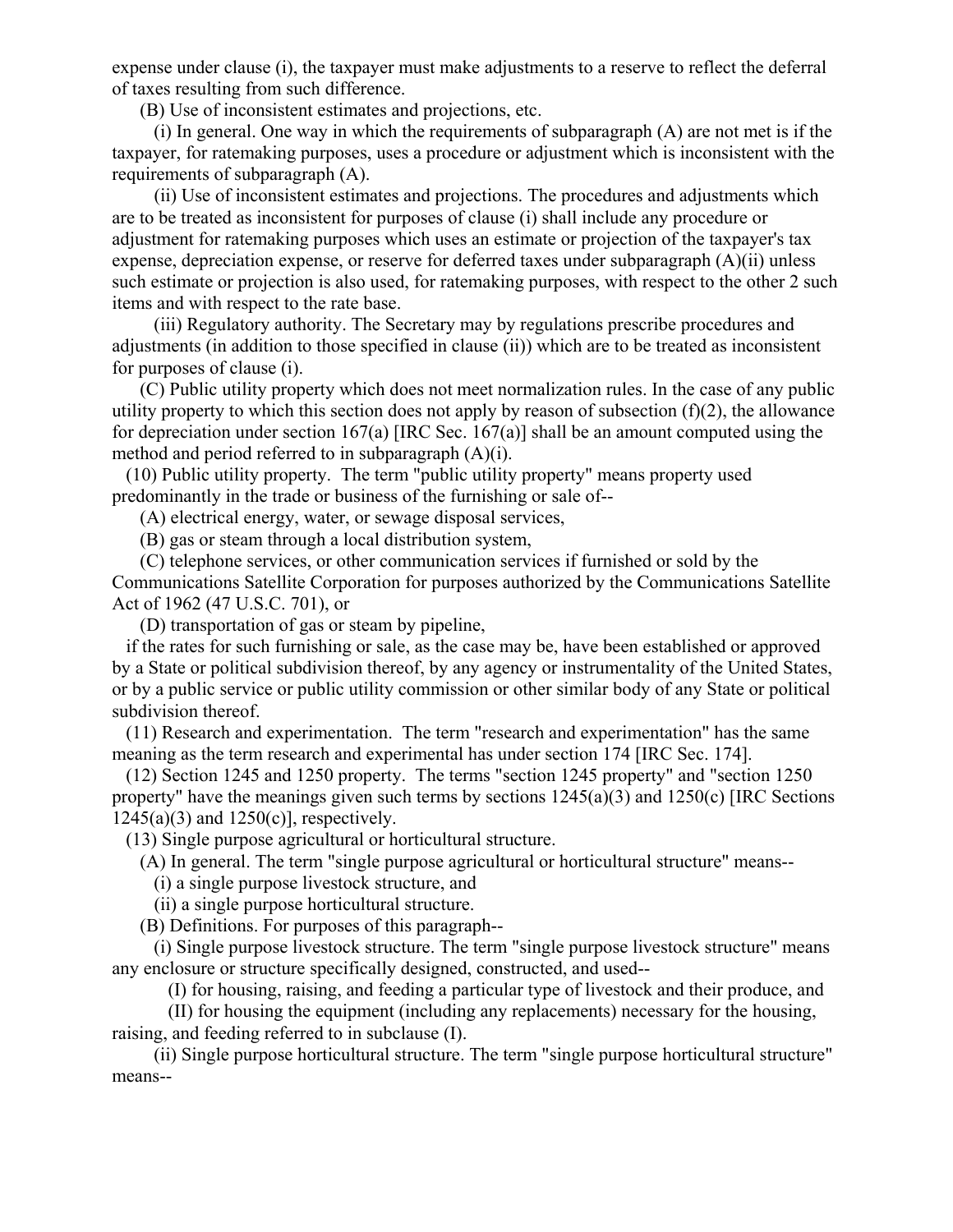(I) a greenhouse specifically designed, constructed, and used for the commercial production of plants, and

 (II) a structure specifically designed, constructed, and used for the commercial production of mushrooms.

 (iii) Structures which include work space. An enclosure or structure which provides work space shall be treated as a single purpose agricultural or horticultural structure only if such work space is solely for--

 (I) the stocking, caring for, or collecting of livestock or plants (as the case may be) or their produce,

(II) the maintenance of the enclosure or structure, and

 (III) the maintenance or replacement of the equipment or stock enclosed or housed therein.

(iv) Livestock. The term "livestock" includes poultry.

(14) Qualified rent-to-own property.

 (A) In general. The term "qualified rent-to-own property" means property held by a rent-toown dealer for purposes of being subject to a rent-to-own contract.

 (B) Rent-to-own dealer. The term "rent-to-own dealer" means a person that, in the ordinary course of business, regularly enters into rent-to-own contracts with customers for the use of consumer property, if a substantial portion of those contracts terminate and the property is returned to such person before the receipt of all payments required to transfer ownership of the property from such person to the customer.

 (C) Consumer property. The term "consumer property" means tangible personal property of a type generally used within the home for personal use.

 (D) Rent-to-own contract. The term "rent-to-own contract" means any lease for the use of consumer property between a rent-to-own dealer and a customer who is an individual which--

 (i) is titled "Rent-to-Own Agreement" or "Lease Agreement with Ownership Option," or uses other similar language,

 (ii) provides for level (or decreasing where no payment is less than 40 percent of the largest payment), regular periodic payments (for a payment period which is a week or month),

 (iii) provides that legal title to such property remains with the rent-to-own dealer until the customer makes all the payments described in clause (ii) or early purchase payments required under the contract to acquire legal title to the item of property,

 (iv) provides a beginning date and a maximum period of time for which the contract may be in effect that does not exceed 156 weeks or 36 months from such beginning date (including renewals or options to extend),

 (v) provides for payments within the 156-week or 36-month period that, in the aggregate, generally exceed the normal retail price of the consumer property plus interest,

 (vi) provides for payments under the contract that, in the aggregate, do not exceed \$ 10,000 per item of consumer property,

 (vii) provides that the customer does not have any legal obligation to make all the payments referred to in clause (ii) set forth under the contract, and that at the end of each payment period the customer may either continue to use the consumer property by making the payment for the next payment period or return such property to the rent-to-own dealer in good working order, in which case the customer does not incur any further obligations under the contract and is not entitled to a return of any payments previously made under the contract, and

 (viii) provides that the customer has no right to sell, sublease, mortgage, pawn, pledge, encumber, or otherwise dispose of the consumer property until all the payments stated in the contract have been made.

(15) Motorsports entertainment complex.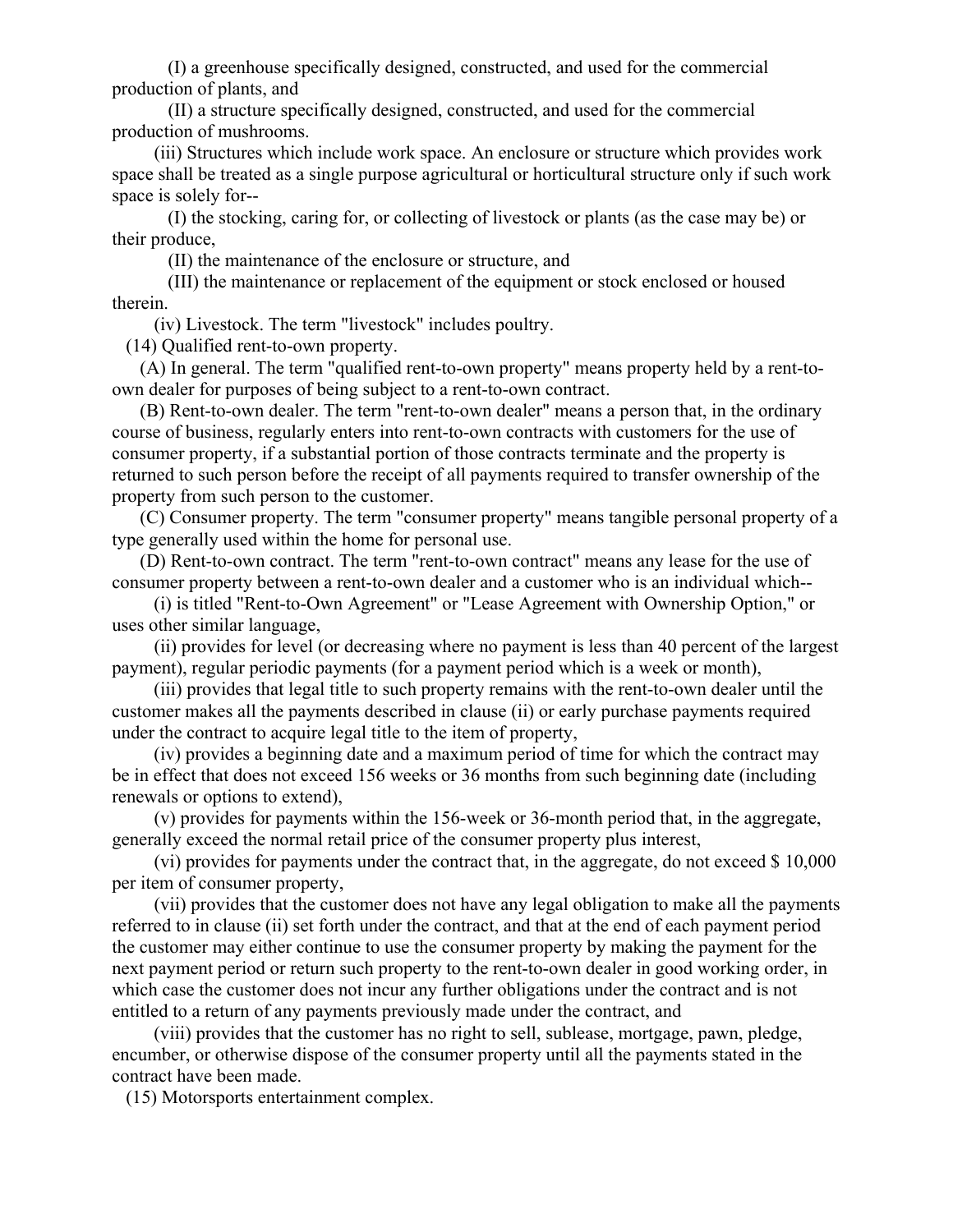(A) In general. The term "motorsports entertainment complex" means a racing track facility which--

(i) is permanently situated on land, and

 (ii) during the 36-month period following the first day of the month in which the asset is placed in service, hosts 1 or more racing events for automobiles (of any type), trucks, or motorcycles which are open to the public for the price of admission.

 (B) Ancillary and support facilities. Such term shall include, if owned by the taxpayer who owns the complex and provided for the benefit of patrons of the complex--

 (i) ancillary facilities and land improvements in support of the complex's activities (including parking lots, sidewalks, waterways, bridges, fences, and landscaping),

 (ii) support facilities (including food and beverage retailing, souvenir vending, and other nonlodging accommodations), and

 (iii) appurtenances associated with such facilities and related attractions and amusements (including ticket booths, race track surfaces, suites and hospitality facilities, grandstands and viewing structures, props, walls, facilities that support the delivery of entertainment services, other special purpose structures, facades, shop interiors, and buildings).

 (C) Exception. Such term shall not include any transportation equipment, administrative services assets, warehouses, administrative buildings, hotels, or motels.

 (D) Termination. Such term shall not include any property placed in service after December 31, 2013.

 (16) Alaska natural gas pipeline. The term "Alaska natural gas pipeline" means the natural gas pipeline system located in the State of Alaska which--

(A) has a capacity of more than 500,000,000,000 Btu of natural gas per day, and

(B) is--

(i) placed in service after December 31, 2013, or

 (ii) treated as placed in service on January 1, 2014, if the taxpayer who places such system in service before January 1, 2014, elects such treatment.

 Such term includes the pipe, trunk lines, related equipment, and appurtenances used to carry natural gas, but does not include any gas processing plant.

(17) Natural gas gathering line. The term "natural gas gathering line" means--

 (A) the pipe, equipment, and appurtenances determined to be a gathering line by the Federal Energy Regulatory Commission, and

 (B) the pipe, equipment, and appurtenances used to deliver natural gas from the wellhead or a commonpoint to the point at which such gas first reaches--

(i) a gas processing plant,

 (ii) an interconnection with a transmission pipeline for which a certificate as an interstate transmission pipeline has been issued by the Federal Energy Regulatory Commission,

(iii) an interconnection with an intrastate transmission pipeline, or

 (iv) a direct interconnection with a local distribution company, a gas storage facility, or an industrial consumer.

(18) Qualified smart electric meters.

 (A) In general. The term "qualified smart electric meter" means any smart electric meter which--

 (i) is placed in service by a taxpayer who is a supplier of electric energy or a provider of electric energy services, and

(ii) does not have a class life (determined without regard to subsection  $(e)$ ) of less than 10 years.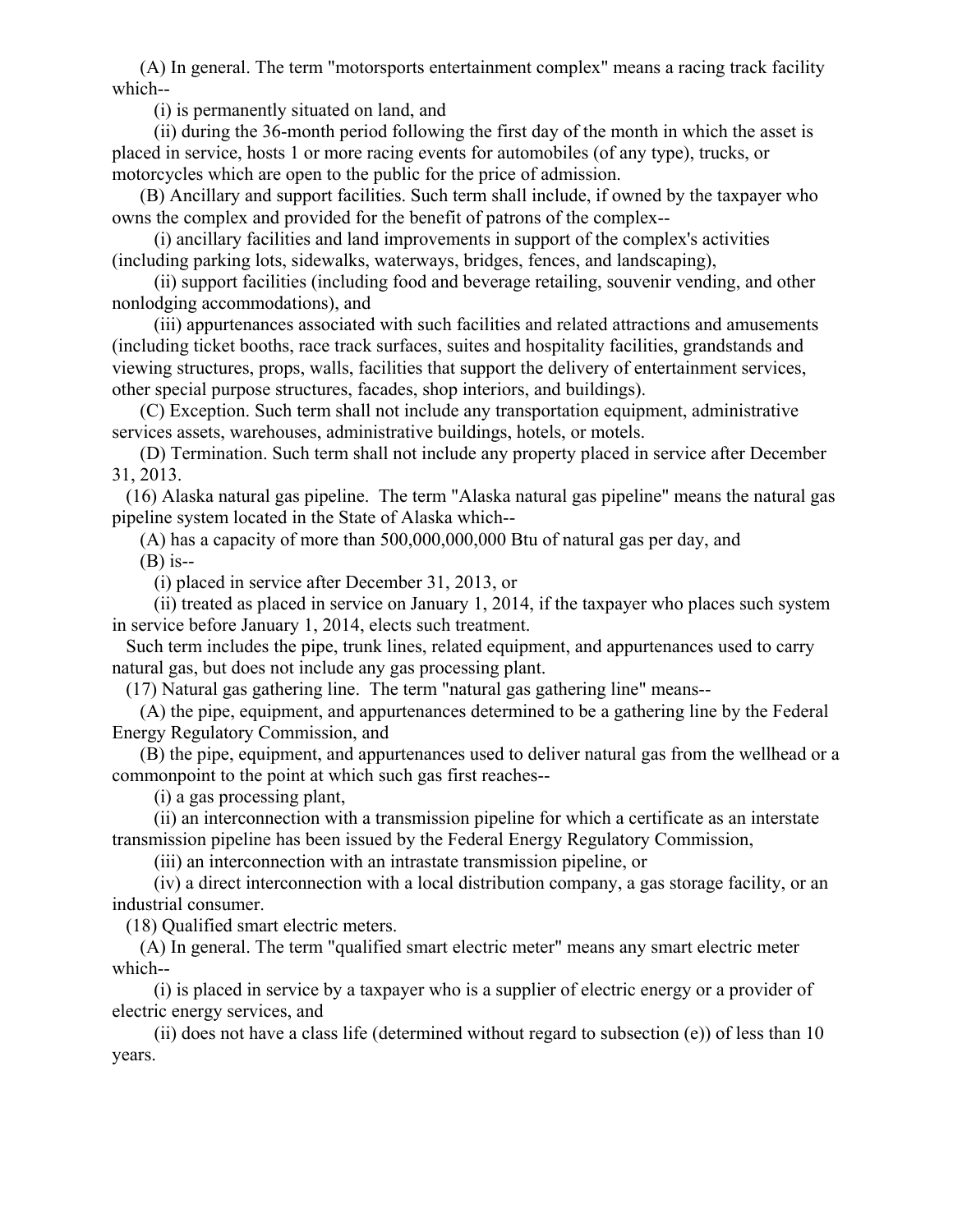(B) Smart electric meter. For purposes of subparagraph (A), the term "smart electric meter" means any time-based meter and related communication equipment which is capable of being used by the taxpayer as part of a system that--

 (i) measures and records electricity usage data on a time-differentiated basis in at least 24 separate time segments per day,

 (ii) provides for the exchange of information between supplier or provider and the customer's electric meter in support of time-based rates or other forms of demand response,

 (iii) provides data to such supplier or provider so that the supplier or provider can provide energy usage information to customers electronically, and

(iv) provides net metering.

(19) Qualified smart electric grid systems.

 (A) In general. The term "qualified smart electric grid system" means any smart grid property which--

 (i) is used as part of a system for electric distribution grid communications, monitoring, and management placed in service by a taxpayer who is a supplier of electric energy or a provider of electric energy services, and

 (ii) does not have a class life (determined without regard to subsection (e)) of less than 10 years.

 (B) Smart grid property. For the purposes of subparagraph (A), the term "smart grid property" means electronics and related equipment that is capable of--

 (i) sensing, collecting, and monitoring data of or from all portions of a utility's electric distribution grid,

(ii) providing real-time, two-way communications to monitor or manage such grid, and

 (iii) providing real time analysis of and event prediction based upon collected data that can be used to improve electric distribution system reliability, quality, and performance.

(j) Property on Indian reservations.

 (1) In general. For purposes of subsection (a), the applicable recovery period for qualified Indian reservation property shall be determined in accordance with the table contained in paragraph (2) in lieu of the table contained in subsection (c).

 (2) Applicable recovery period for Indian reservation property. For purposes of paragraph (1)- -

|                 | The        |
|-----------------|------------|
|                 | applicable |
| In the case of: | recovery   |
|                 | period is: |
|                 | 2 years    |
|                 | 3 years    |
|                 | 4 years    |
|                 | 6 years    |
|                 | 9 years    |
|                 | 12 years   |
|                 | 22 years.  |

 (3) Deduction allowed in computing minimum tax. For purposes of determining alternative minimum taxable income under section 55 [IRC Sec. 55], the deduction under subsection (a) for property to which paragraph (1) applies shall be determined under this section without regard to any adjustment under section 56 [IRC Sec. 56].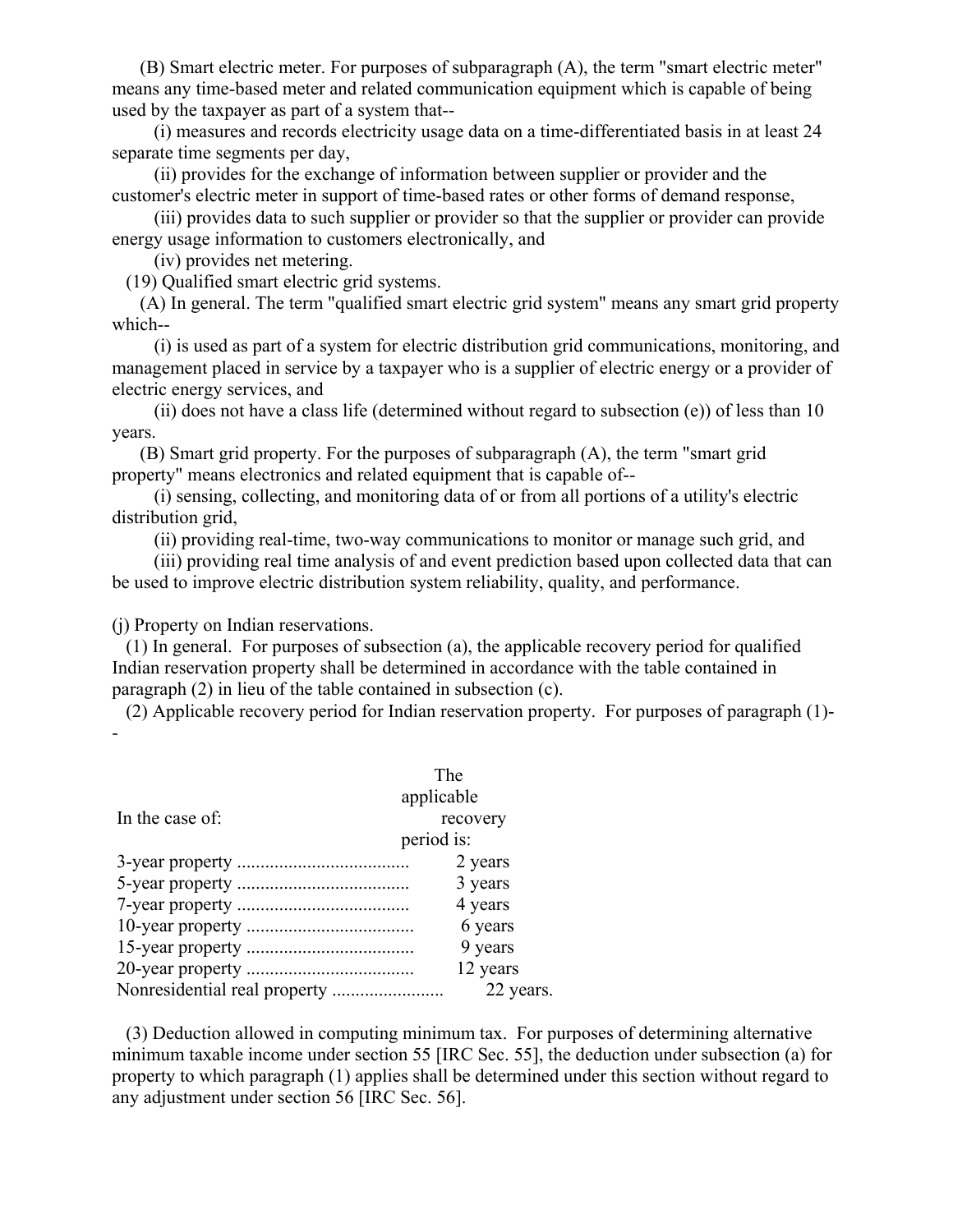(4) Qualified Indian reservation property defined. For purposes of this subsection--

 (A) In general. The term "qualified Indian reservation property" means property which is property described in the table in paragraph (2) and which is--

 (i) used by the taxpayer predominantly in the active conduct of a trade or business within an Indian reservation,

(ii) not used or located outside the Indian reservation on a regular basis,

 (iii) not acquired (directly or indirectly) by the taxpayer from a person who is related to the taxpayer (within the meaning of section  $465(b)(3)(C)$  [IRC Sec.  $465(b)(3)(C)$ ]), and

 (iv) not property (or any portion thereof) placed in service for purposes of conducting or housing class I, II, or III gaming (as defined in section 4 of the Indian Regulatory Act (25 U.S.C. 2703)).

 (B) Exception for alternative depreciation property. The term "qualified Indian reservation property" does not include any property to which the alternative depreciation system under subsection (g) applies, determined--

(i) without regard to subsection  $(g)(7)$  (relating to election to use alternative depreciation system), and

 (ii) after the application of section 280F(b) [IRC Sec. 280F(b)] (relating to listed property with limited business use).

(C) Special rule for reservation infrastructure investment.

 $(i)$  In general. Subparagraph  $(A)(ii)$  shall not apply to qualified infrastructure property located outside of the Indian reservation if the purpose of such property is to connect with qualified infrastructure property located within the Indian reservation.

 (ii) Qualified infrastructure property. For purposes of this subparagraph, the term "qualified infrastructure property" means qualified Indian reservation property (determined without regard to subparagraph  $(A)(ii)$ ) which--

(I) benefits the tribal infrastructure,

(II) is available to the general public, and

 (III) is placed in service in connection with the taxpayer's active conduct of a trade or business within an Indian reservation.

 Such term includes, but is not limited to, roads, power lines, water systems, railroad spurs, and communications facilities.

 (5) Real estate rentals. For purposes of this subsection, the rental to others of real property located within an Indian reservation shall be treated as the active conduct of a trade or business within an Indian reservation.

 (6) Indian reservation defined. For purposes of this subsection, the term "Indian reservation" means a reservation, as defined in--

 $(A)$  section 3(d) of the Indian Financing Act of 1974 (25 U.S.C. 1452(d)), or

(B) section 4(10) of the Indian Child Welfare Act of 1978 (25 U.S.C. 1903(10)).

 For purposes of the preceding sentence, such section 3(d) shall be applied by treating the term 'former Indian reservations in Oklahoma' as including only lands which are within the jurisdictional area of an Oklahoma Indian tribe (as determined by the Secretary of the Interior) and are recognized by such Secretary as eligible for trust land status under 25 CFR Part 151 (as in effect on the date of the enactment of this sentence [enacted August 5, 1997]).

 (7) Coordination with nonrevenue laws. Any reference in this subsection to a provision not contained in this title shall be treated for purposes of this subsection as a reference to such provision as in effect on the date of the enactment of this paragraph [enacted August 10, 1993].

 (8) Termination. This subsection shall not apply to property placed in service after December 31, 2013.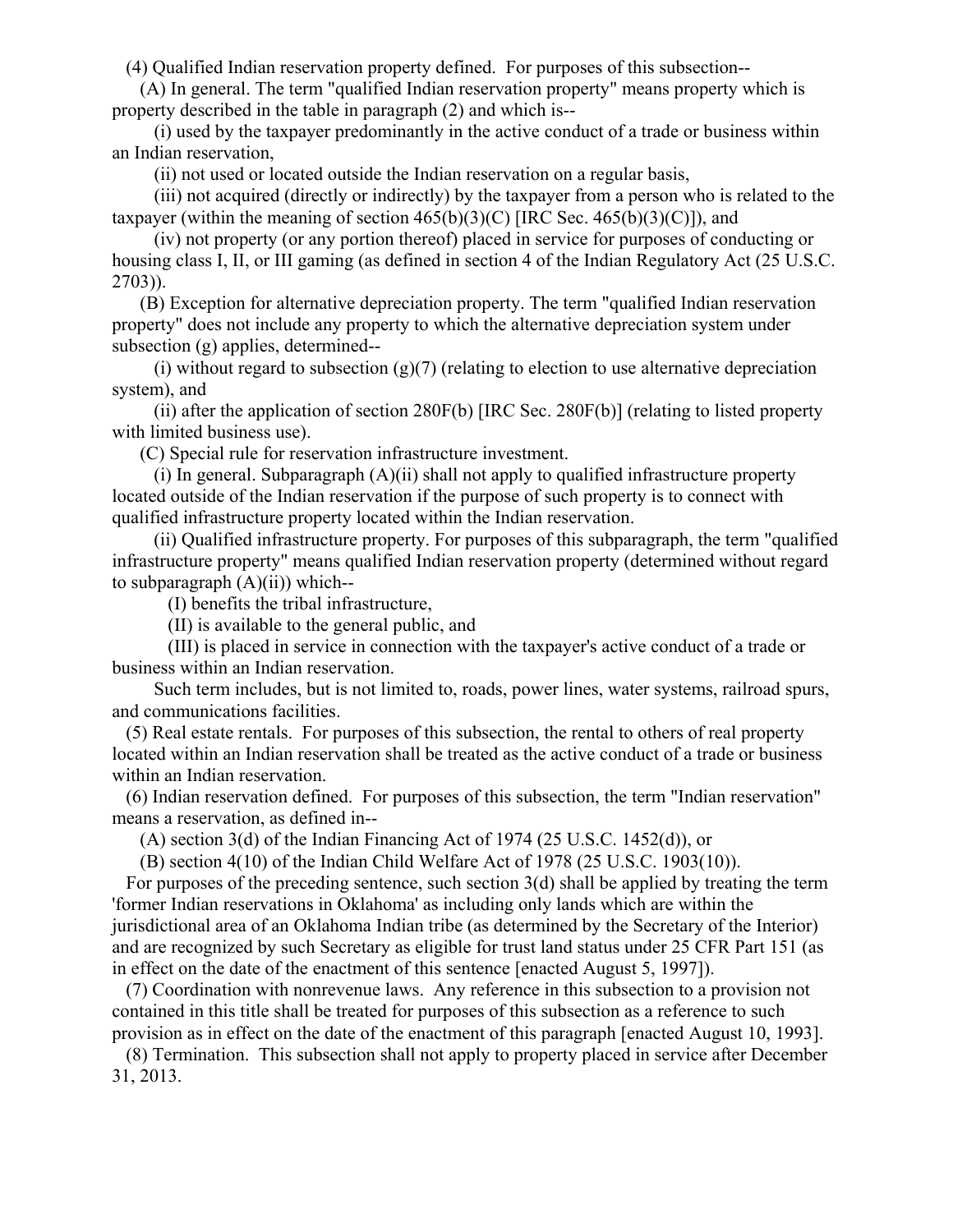(k) Special allowance for certain property acquired after December 31, 2007, and before January 1, 2014.

(1) Additional allowance. In the case of any qualified property--

(A) the depreciation deduction provided by section  $167(a)$  [IRC Sec. 167(a)] for the taxable year in which such property is placed in service shall include an allowance equal to 50 percent of the adjusted basis of the qualified property, and

 (B) the adjusted basis of the qualified property shall be reduced by the amount of such deduction before computing the amount otherwise allowable as a depreciation deduction under this chapter [IRC Sections 1 et seq.] for such taxable year and any subsequent taxable year. (2) Qualified property. For purposes of this subsection--

(A) In general. The term "qualified property" means property--

(i)

(I) to which this section applies which has a recovery period of 20 years or less,

(II) which is computer software (as defined in section  $167(f)(1)(B)$  [IRC Sec.

 $167(f)(1)(B)$ ]) for which a deduction is allowable under section  $167(a)$  [IRC Sec. 167(a)] without regard to this subsection,

(III) which is water utility property, or

(IV) which is qualified leasehold improvement property,

 (ii) the original use of which commences with the taxpayer after December 31, 2007, (iii) which is--

 (I) acquired by the taxpayer after December 31, 2007, and before January 1, 2014, but only if no written binding contract for the acquisition was in effect before January 1, 2008, or

 (II) acquired by the taxpayer pursuant to a written binding contract which was entered into after December 31, 2007, and before January 1, 2014, and

 (iv) which is placed in service by the taxpayer before January 1, 2014, or, in the case of property described in subparagraph (B) or (C), before January 1, 2015.

(B) Certain property having longer production periods treated as qualified property.

(i) In general. The term "qualified property" includes any property if such property--

(I) meets the requirements of clauses (i), (ii), (iii), and (iv) of subparagraph (A),

(II) has a recovery period of at least 10 years or is transportation property,

(III) is subject to section 263A [IRC Sec. 263A], and

 $(IV)$  meets the requirements of clause (iii) of section 263A(f)(1)(B) [IRC Sec.  $263(f)(1)(B)$ ] (determined as if such clauses also apply to property which has a long useful life (within the meaning of section 263A(f) [IRC Sec. 263A(f)])).

 (ii) Only pre-January 1, 2014, basis eligible for additional allowance. In the case of property which is qualified property solely by reason of clause (i), paragraph (1) shall apply only to the extent of the adjusted basis thereof attributable to manufacture, construction, or production before January 1, 2014.

 (iii) Transportation property. For purposes of this subparagraph, the term "transportation property" means tangible personal property used in the trade or business of transporting persons or property.

 (iv) Application of subparagraph. This subparagraph shall not apply to any property which is described in subparagraph (C).

(C) Certain aircraft. The term "qualified property" includes property--

(i) which meets the requirements of clauses (ii), (iii), and (iv) of subparagraph (A),

 (ii) which is an aircraft which is not a transportation property (as defined in subparagraph (B)(iii)) other than for agricultural or firefighting purposes,

 (iii) which is purchased and on which such purchaser, at the time of the contract for purchase, has made a nonrefundable deposit of the lesser of--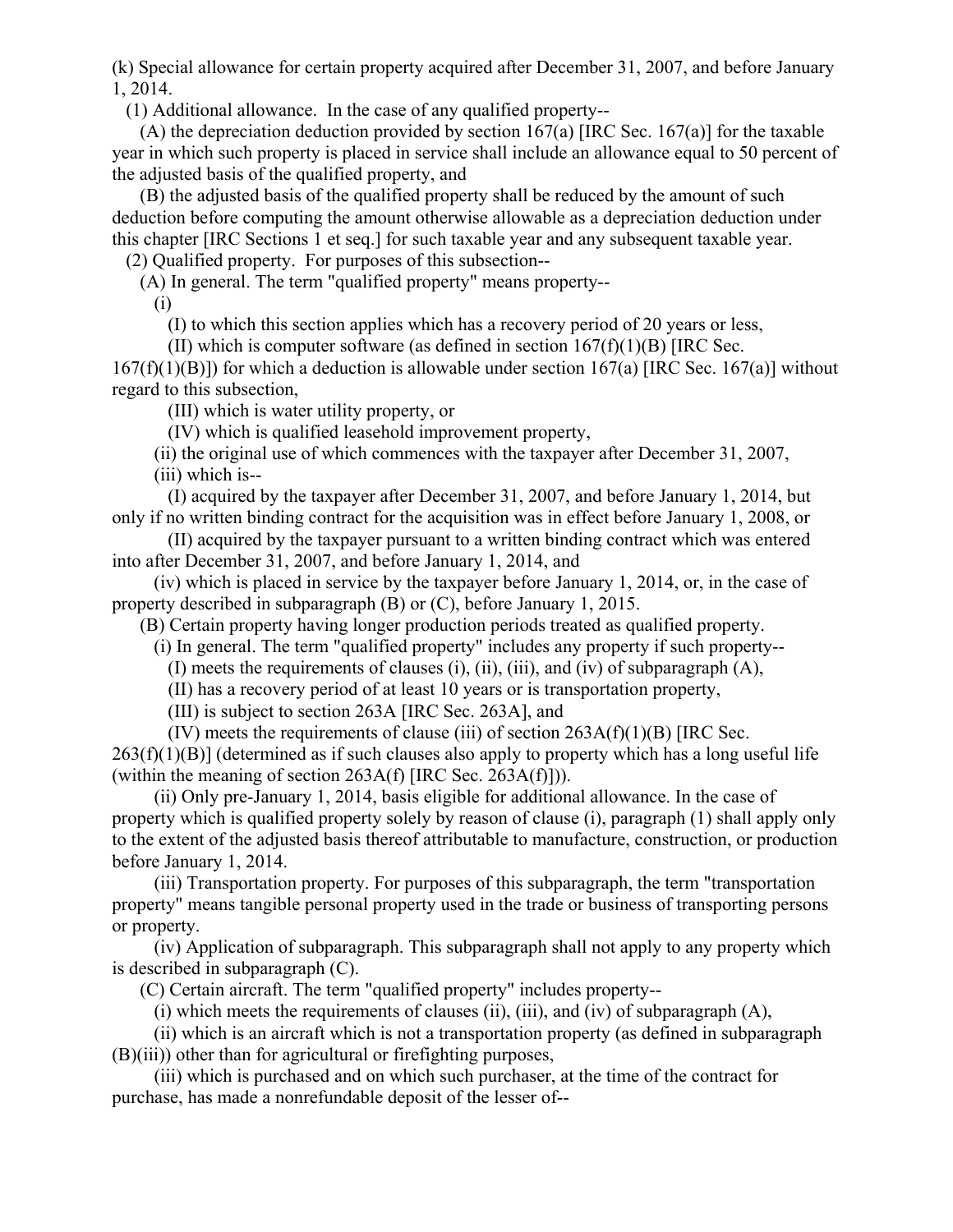(I) 10 percent of the cost, or

(II) \$ 100,000, and

(iv) which has--

(I) an estimated production period exceeding 4 months, and

(II) a cost exceeding \$ 200,000.

(D) Exceptions.

 (i) Alternative depreciation property. The term "qualified property" shall not include any property to which the alternative depreciation system under subsection (g) applies, determined--

 (I) without regard to paragraph (7) of subsection (g) (relating to election to have system apply), and

 (II) after application of section 280F(b) [IRC Sec. 280F(b)] (relating to listed property with limited business use).

 (ii) Qualified New York Liberty Zone leasehold improvement property. The term "qualified property" shall not include any qualified New York Liberty Zone leasehold improvement property (as defined in section  $1400L(c)(2)$  [IRC Sec.  $1400L(c)(2)$ ]).

 (iii) Election out. If a taxpayer makes an election under this clause with respect to any class of property for any taxable year, this subsection shall not apply to all property in such class placed in service during such taxable year.

(E) Special rules.

 (i) Self-constructed property. In the case of a taxpayer manufacturing, constructing, or producing property for the taxpayer's own use, the requirements of clause (iii) of subparagraph (A) shall be treated as met if the taxpayer begins manufacturing, constructing, or producing the property after December 31, 2007, and before January 1, 2014.

(ii) Sale-leasebacks. For purposes of clause (iii) and subparagraph  $(A)(ii)$ , if property is--

(I) originally placed in service after December 31, 2007, by a person, and

 (II) sold and leased back by such person within 3 months after the date such property was originally placed in service,

 such property shall be treated as originally placed in service not earlier than the date on which such property is used under the leaseback referred to in subclause (II).

(iii) Syndication. For purposes of subparagraph  $(A)(ii)$ , if--

 (I) property is originally placed in service after December 31, 2007, by the lessor of such property,

 (II) such property is sold by such lessor or any subsequent purchaser within 3 months after the date such property was originally placed in service (or, in the case of multiple units of property subject to the same lease, within 3 months after the date the final unit is placed in service, so long as the period between the time the first unit is placed in service and the time the last unit is placed in service does not exceed 12 months), and

 (III) the user of such property after the last sale during such 3-month period remains the same as when such property was originally placed in service,

 such property shall be treated as originally placed in service not earlier than the date of such last sale.

 (iv) Limitations related to users and related parties. The term "qualified property" shall not include any property if--

 (I) the user of such property (as of the date on which such property is originally placed in service) or a person which is related (within the meaning of section 267(b) or 707(b) [IRC Sec. 267(b) or 707(b)]) to such user or to the taxpayer had a written binding contract in effect for the acquisition of such property at any time on or before December 31, 2007, or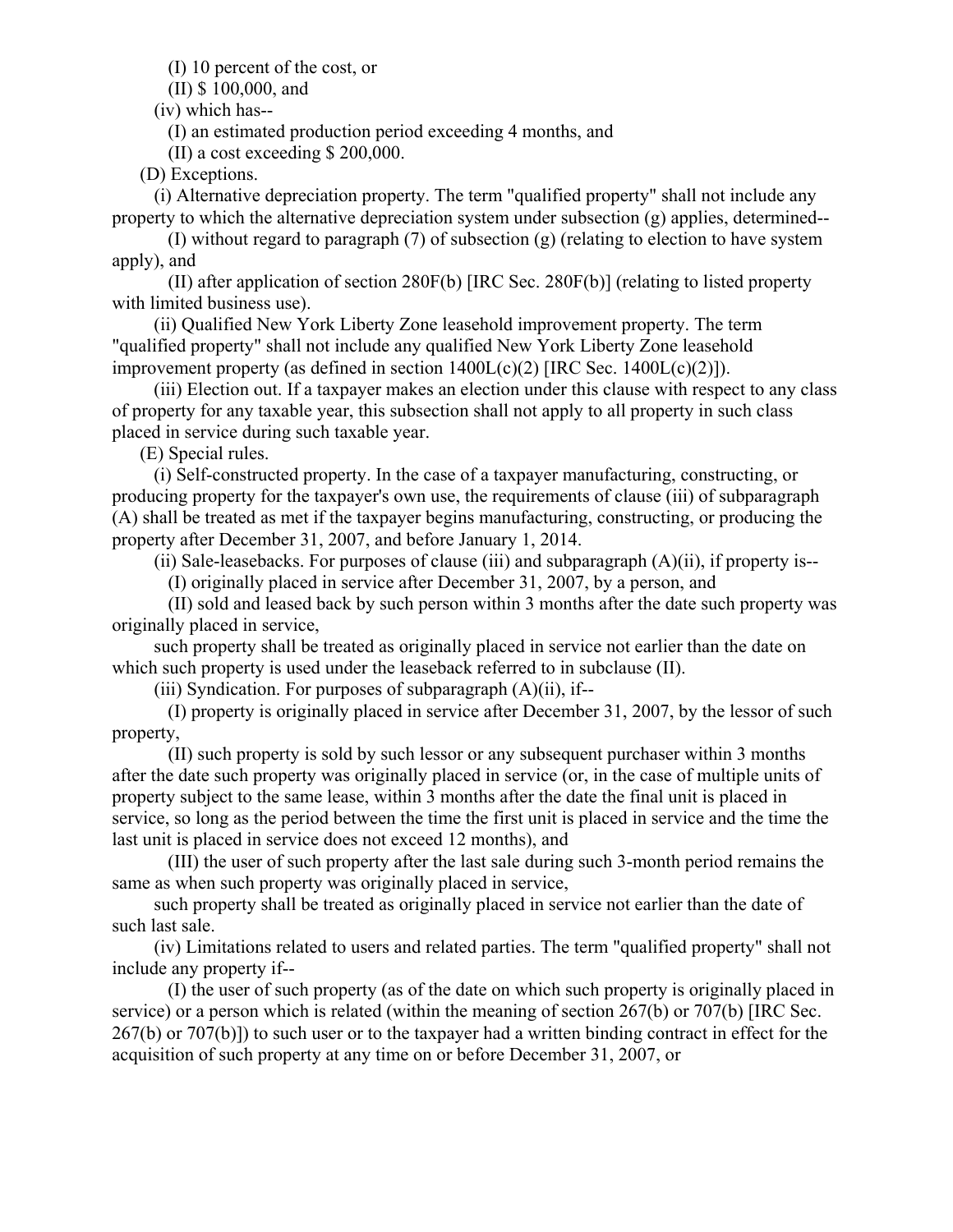(II) in the case of property manufactured, constructed, or produced for such user's or person's own use, the manufacture, construction, or production of such property began at any time on or before December 31, 2007.

(F) Coordination with section 280F [IRC Sec. 280F]. For purposes of section 280F--

(i) Automobiles. In the case of a passenger automobile (as defined in section  $280F(d)(5)$ [IRC Sec. 280F(d)(5)]) which is qualified property, the Secretary shall increase the limitation under section  $280F(a)(1)(A)(i)$  [IRC Sec.  $280F(a)(1)(A)(i)$ ] by \$ 8,000.

 (ii) Listed property. The deduction allowable under paragraph (1) shall be taken into account in computing any recapture amount under section 280F(b)(2) [IRC Sec. 280F(b)(2)].

 (G) Deduction allowed in computing minimum tax. For purposes of determining alternative minimum taxable income under section 55 [IRC Sec. 55], the deduction under subsection (a) for qualified property shall be determined under this section without regard to any adjustment under section 56 [IRC Sec. 56].

(3) Qualified leasehold improvement property. For purposes of this subsection--

 (A) In general. The term "qualified leasehold improvement property" means any improvement to an interior portion of a building which is nonresidential real property if--

(i) such improvement is made under or pursuant to a lease (as defined in subsection  $(h)(7)$ )-

(I) by the lessee (or any sublessee) of such portion, or

(II) by the lessor of such portion,

-

 (ii) such portion is to be occupied exclusively by the lessee (or any sublessee) of such portion, and

 (iii) such improvement is placed in service more than 3 years after the date the building was first placed in service.

 (B) Certain improvements not included. Such term shall not include any improvement for which the expenditure is attributable to--

(i) the enlargement of the building,

(ii) any elevator or escalator,

(iii) any structural component benefiting a common area, and

(iv) the internal structural framework of the building.

(C) Definitions and special rules. For purposes of this paragraph--

 (i) Commitment to lease treated as lease. A commitment to enter into a lease shall be treated as a lease, and the parties to such commitment shall be treated as lessor and lessee, respectively.

 (ii) Related persons. A lease between related persons shall not be considered a lease. For purposes of the preceding sentence, the term "related persons" means--

(I) members of an affiliated group (as defined in section 1504 [IRC Sec. 1504]), and

(II) persons having a relationship described in subsection (b) of section 267 [IRC Sec.

267]; except that, for purposes of this clause, the phrase "80 percent or more" shall be substituted for the phrase "more than 50 percent" each place it appears in such subsection.

(4) Election to accelerate the AMT and research credits in lieu of bonus depreciation.

 (A) In general. If a corporation elects to have this paragraph apply for the first taxable year of the taxpayer ending after March 31, 2008, in the case of such taxable year and each subsequent taxable year--

 (i) paragraph (1) shall not apply to any eligible qualified property placed in service by the taxpayer,

 (ii) the applicable depreciation method used under this section with respect to such property shall be the straight line method, and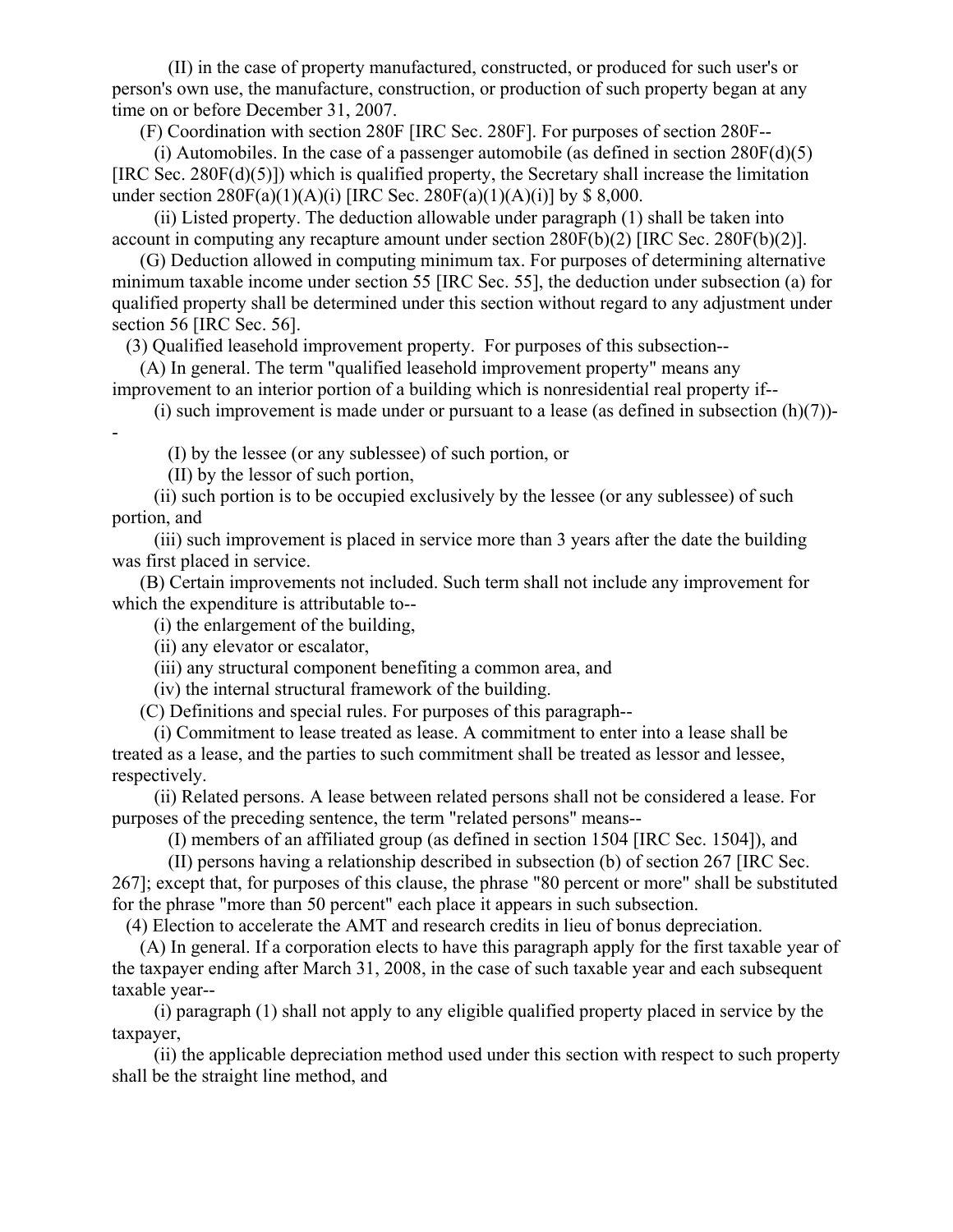(iii) each of the limitations described in subparagraph (B) for any such taxable year shall be increased by the bonus depreciation amount which is--

(I) determined for such taxable year under subparagraph (C), and

(II) allocated to such limitation under subparagraph (E).

(B) Limitations to be increased. The limitations described in this subparagraph are--

(i) the limitation imposed by section  $38(c)$  [IRC Sec.  $38(c)$ ], and

(ii) the limitation imposed by section 53(c) [IRC Sec. 53(c)].

(C) Bonus depreciation amount. For purposes of this paragraph--

 (i) In general. The bonus depreciation amount for any taxable year is an amount equal to 20 percent of the excess (if any) of--

 (I) the aggregate amount of depreciation which would be allowed under this section for eligible qualified property placed in service by the taxpayer during such taxable year if paragraph (1) applied to all such property, over

 (II) the aggregate amount of depreciation which would be allowed under this section for eligible qualified property placed in service by the taxpayer during such taxable year if paragraph (1) did not apply to any such property. The aggregate amounts determined under subclauses (I) and (II) shall be determined without regard to any election made under subsection (b)(2)(C),  $(b)(3)(D)$ , or  $(g)(7)$  and without regard to subparagraph  $(A)(ii)$ .

 (ii) Maximum amount. The bonus depreciation amount for any taxable year shall not exceed the maximum increase amount under clause (iii), reduced (but not below zero) by the sum of the bonus depreciation amounts for all preceding taxable years.

 (iii) Maximum increase amount. For purposes of clause (ii), the term "maximum increase amount" means, with respect to any corporation, the lesser of--

(I) \$ 30,000,000, or

 (II) 6 percent of the sum of the business credit increase amount, and the AMT credit increase amount, determined with respect to such corporation under subparagraph (E).

 (iv) Aggregation rule. All corporations which are treated as a single employer under section  $52(a)$  [IRC Sec.  $52(a)$ ] shall be treated--

(I) as 1 taxpayer for purposes of this paragraph, and

(II) as having elected the application of this paragraph if any such corporation so elects.

 (D) Eligible qualified property. For purposes of this paragraph, the term "eligible qualified property" means qualified property under paragraph (2), except that in applying paragraph (2) for purposes of this paragraph--

 (i) "March 31, 2008" shall be substituted for "December 31, 2007" each place it appears in subparagraph  $(A)$  and clauses  $(i)$  and  $(ii)$  of subparagraph  $(E)$  thereof,

(ii) "April 1, 2008" shall be substituted for "January 1, 2008" in subparagraph  $(A)(iii)(I)$ thereof, and

(iii) only adjusted basis attributable to manufacture, construction, or production--

(I) after March 31, 2008, and before January 1, 2010, and

(II) after December 31, 2010, and before January 1, 2014,

shall be taken into account under subparagraph (B)(ii) thereof.

(E) Allocation of bonus depreciation amounts.

 (i) In general. Subject to clauses (ii) and (iii), the taxpayer shall, at such time and in such manner as the Secretary may prescribe, specify the portion (if any) of the bonus depreciation amount for the taxable year which is to be allocated to each of the limitations described in subparagraph (B) for such taxable year.

 (ii) Limitation on allocations. The portion of the bonus depreciation amount which may be allocated under clause (i) to the limitations described in subparagraph (B) for any taxable year shall not exceed--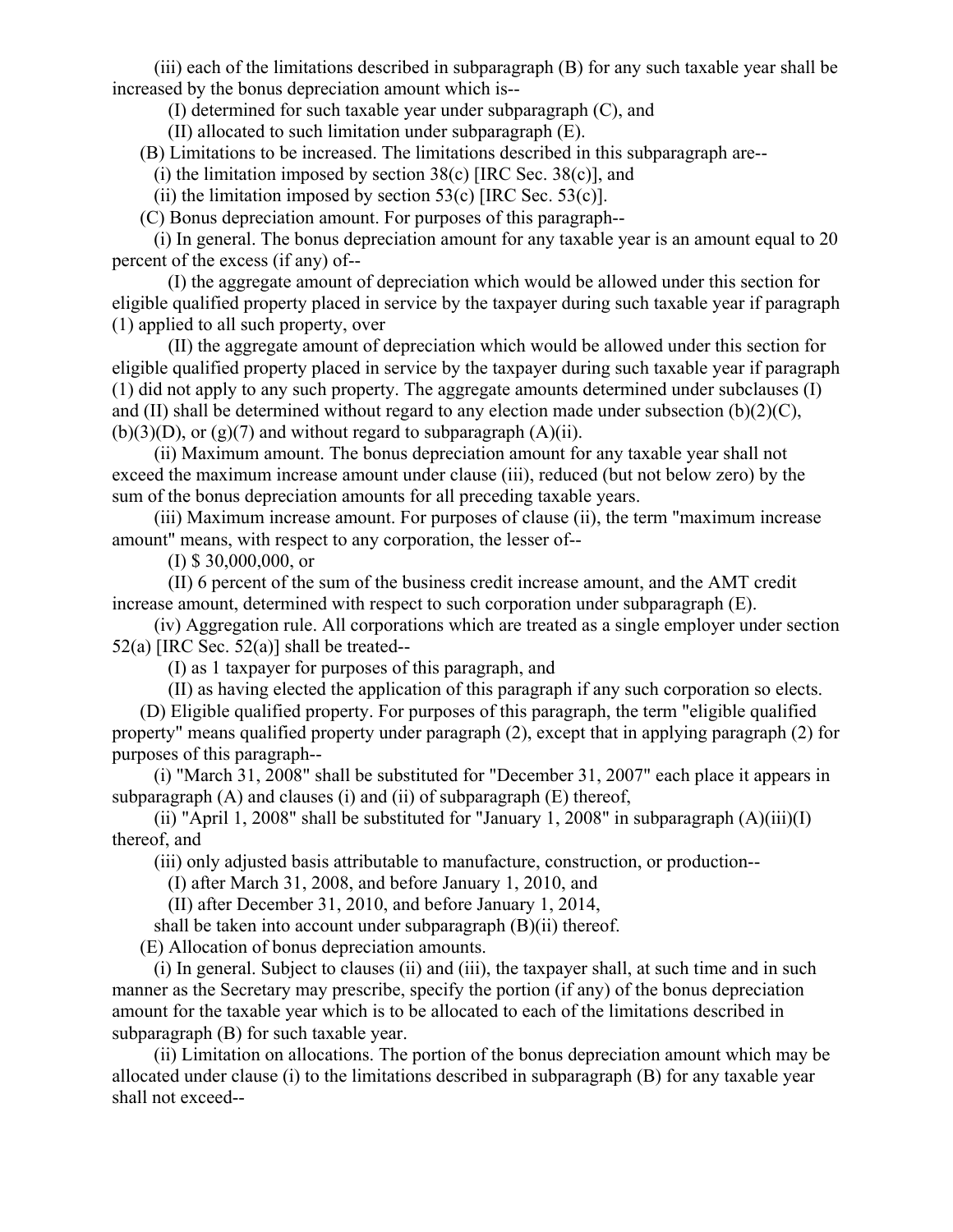(I) in the case of the limitation described in subparagraph (B)(i), the excess of the business credit increase amount over the bonus depreciation amount allocated to such limitation for all preceding taxable years, and

 (II) in the case of the limitation described in subparagraph (B)(ii), the excess of the AMT credit increase amount over the bonus depreciation amount allocated to such limitation for all preceding taxable years.

 (iii) Business credit increase amount. For purposes of this paragraph, the term "business credit increase amount" means the amount equal to the portion of the credit allowable under section 38 [IRC Sec. 38] (determined without regard to subsection (c) thereof) for the first taxable year ending after March 31, 2008, which is allocable to business credit carryforwards to such taxable year which are--

(I) from taxable years beginning before January 1, 2006, and

 (II) properly allocable (determined under the rules of section 38(d) [IRC Sec. 38(d)]) to the research credit determined under section  $41(a)$  [IRC Sec.  $41(a)$ ].

 (iv) AMT credit increase amount. For purposes of this paragraph, the term "AMT credit increase amount" means the amount equal to the portion of the minimum tax credit under section 53(b) [IRC Sec. 53(b)] for the first taxable year ending after March 31, 2008, determined by taking into account only the adjusted minimum tax for taxable years beginning before January 1, 2006. For purposes of the preceding sentence, credits shall be treated as allowed on a first-in, first-out basis.

 (F) Credit refundable. For purposes of section 6401(b) [IRC Sec. 6401(b)], the aggregate increase in the credits allowable under part IV of subchapter A [IRC Sections 26 et seq.] for any taxable year resulting from the application of this paragraph shall be treated as allowed under subpart C of such part [IRC Sections 31 et seq.] (and not any other subpart).

(G) Other rules.

 (i) Election. Any election under this paragraph (including any allocation under subparagraph (E)) may be revoked only with the consent of the Secretary.

 (ii) Partnerships with electing partners. In the case of a corporation making an election under subparagraph (A) and which is a partner in a partnership, for purposes of determining such corporation's distributive share of partnership items under section 702 [IRC Sec. 702]--

(I) paragraph (1) shall not apply to any eligible qualified property, and

 (II) the applicable depreciation method used under this section with respect to such property shall be the straight line method.

 (iii) Special rule for passenger aircraft. In the case of any passenger aircraft, the written binding contract limitation under paragraph  $(2)(A)(iii)(I)$  shall not apply for purposes of subparagraphs  $(C)(i)(I)$  and  $(D)$ .

(H) Special rules for extension property.

 (i) Taxpayers previously electing acceleration. In the case of a taxpayer who made the election under subparagraph (A) for its first taxable year ending after March 31, 2008--

(I) the taxpayer may elect not to have this paragraph apply to extension property, but

 (II) if the taxpayer does not make the election under subclause (I), in applying this paragraph to the taxpayer a separate bonus depreciation amount, maximum amount, and maximum increase amount shall be computed and applied to eligible qualified property which is extension property and to eligible qualified property which is not extension property.

 (ii) Taxpayers not previously electing acceleration. In the case of a taxpayer who did not make the election under subparagraph (A) for its first taxable year ending after March 31, 2008--

 (I) the taxpayer may elect to have this paragraph apply to its first taxable year ending after December 31, 2008, and each subsequent taxable year, and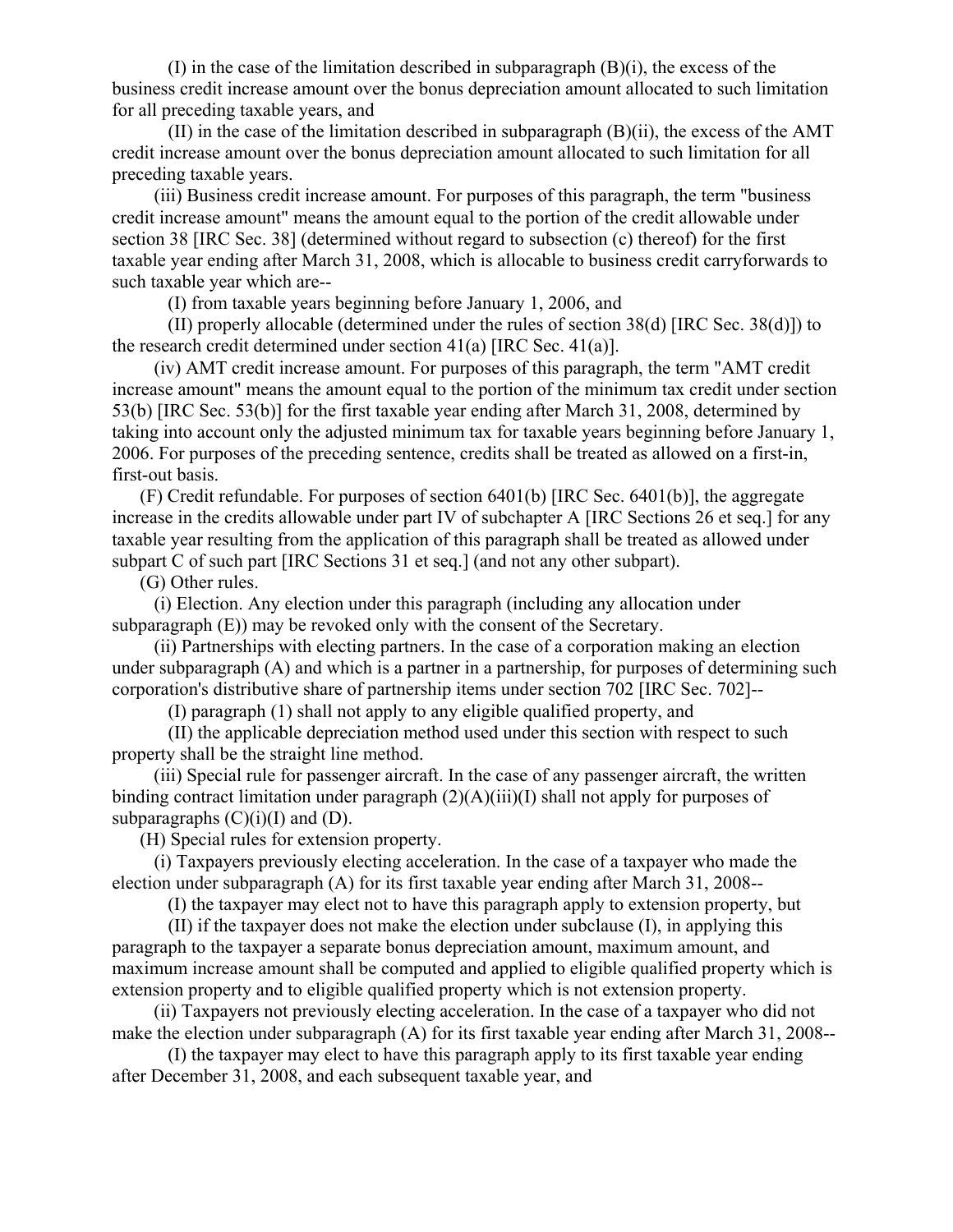(II) if the taxpayer makes the election under subclause (I), this paragraph shall only apply to eligible qualified property which is extension property.

 (iii) Extension property. For purposes of this subparagraph, the term "extension property" means property which is eligible qualified property solely by reason of the extension of the application of the special allowance under paragraph (1) pursuant to the amendments made by section 1201(a) of the American Recovery and Reinvestment Tax Act of 2009 (and the application of such extension to this paragraph pursuant to the amendment made by section 1201(b)(1) of such Act).

(I) Special rules for round 2 extension property.

 (i) In general. In the case of round 2 extension property, this paragraph shall be applied without regard to--

(I) the limitation described in subparagraph (B)(i) thereof, and

(II) the business credit increase amount under subparagraph (E)(iii) thereof.

 (ii) Taxpayers previously electing acceleration. In the case of a taxpayer who made the election under subparagraph (A) for its first taxable year ending after March 31, 2008, or a taxpayer who made the election under subparagraph (H)(ii) for its first taxable year ending after December 31, 2008--

 (I) the taxpayer may elect not to have this paragraph apply to round 2 extension property, but

 (II) if the taxpayer does not make the election under subclause (I), in applying this paragraph to the taxpayer the bonus depreciation amount, maximum amount, and maximum increase amount shall be computed and applied to eligible qualified property which is round 2 extension property.

 The amounts described in subclause (II) shall be computed separately from any amounts computed with respect to eligible qualified property which is not round 2 extension property.

 (iii) Taxpayers not previously electing acceleration. In the case of a taxpayer who neither made the election under subparagraph (A) for its first taxable year ending after March 31, 2008, nor made the election under subparagraph (H)(ii) for its first taxable year ending after December 31, 2008--

 (I) the taxpayer may elect to have this paragraph apply to its first taxable year ending after December 31, 2010, and each subsequent taxable year, and

 (II) if the taxpayer makes the election under subclause (I), this paragraph shall only apply to eligible qualified property which is round 2 extension property.

 (iv) Round 2 extension property. For purposes of this subparagraph, the term "round 2 extension property" means property which is eligible qualified property solely by reason of the extension of the application of the special allowance under paragraph (1) pursuant to the amendments made by section 401(a) of the Tax Relief, Unemployment Insurance Reauthorization, and Job Creation Act of 2010 (and the application of such extension to this paragraph pursuant to the amendment made by section  $401(c)(1)$  of such Act).

(J) Special rules for round 3 extension property.

 (i) In general. In the case of round 3 extension property, this paragraph shall be applied without regard to--

(I) the limitation described in subparagraph (B)(i) thereof, and

(II) the business credit increase amount under subparagraph (E)(iii) thereof.

 (ii) Taxpayers previously electing acceleration. In the case of a taxpayer who made the election under subparagraph (A) for its first taxable year ending after March 31, 2008, a taxpayer who made the election under subparagraph (H)(ii) for its first taxable year ending after December 31, 2008, or a taxpayer who made the election under subparagraph  $(I)(iii)$  for its first taxable year ending after December 31, 2010--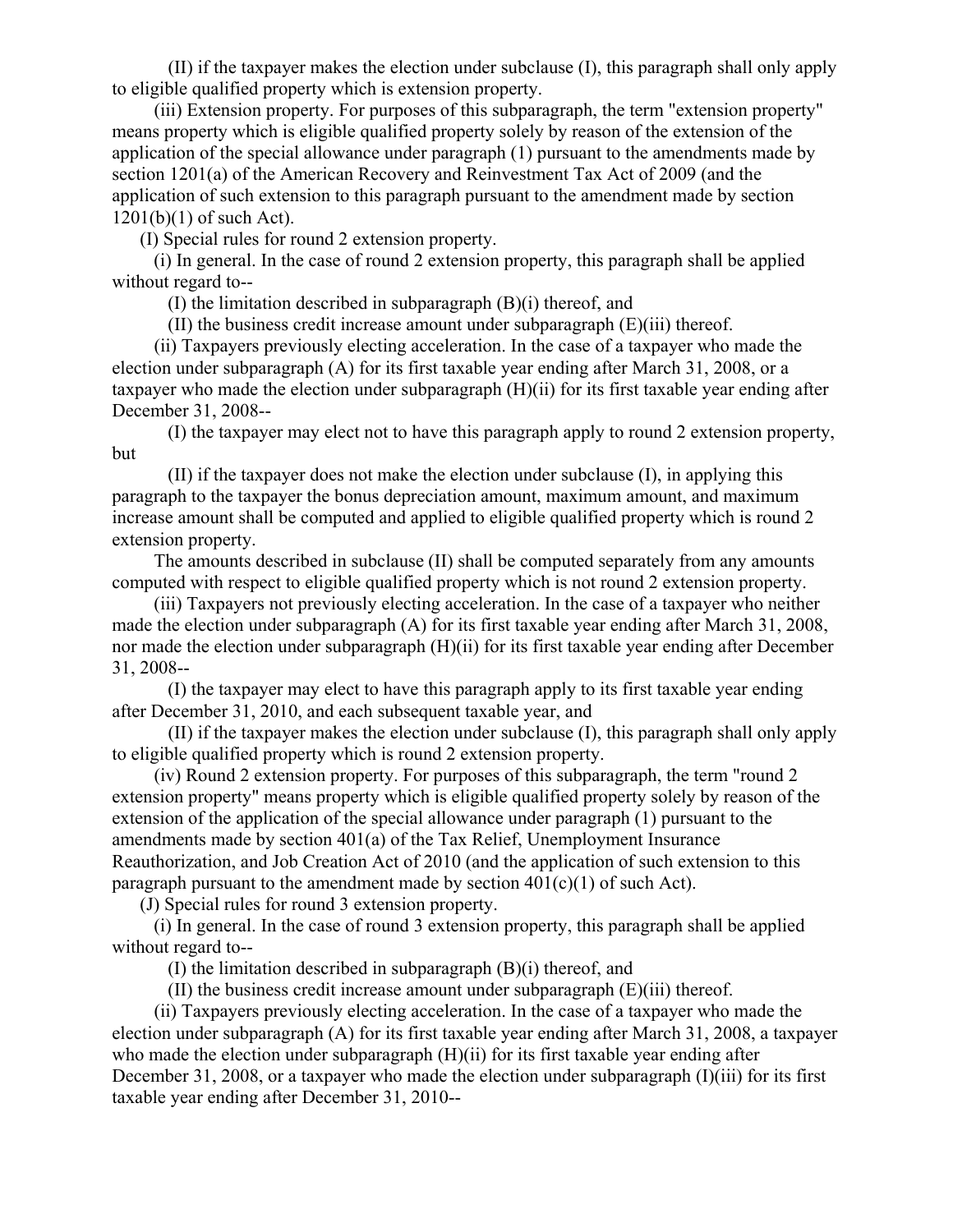(I) the taxpayer may elect not to have this paragraph apply to round 3 extension property,

but

 (II) if the taxpayer does not make the election under subclause (I), in applying this paragraph to the taxpayer the bonus depreciation amount, maximum amount, and maximum increase amount shall be computed and applied to eligible qualified property which is round 3 extension property. The amounts described in subclause (II) shall be computed separately from any amounts computed with respect to eligible qualified property which is not round 3 extension property.

 (iii) Taxpayers not previously electing acceleration. In the case of a taxpayer who neither made the election under subparagraph (A) for its first taxable year ending after March 31, 2008, nor made the election under subparagraph (H)(ii) for its first taxable year ending after December 31, 2008, nor made the election under subparagraph (I)(iii) for any taxable year ending after December 31, 2010--

 (I) the taxpayer may elect to have this paragraph apply to its first taxable year ending after December 31, 2012, and each subsequent taxable year, and

 (II) if the taxpayer makes the election under subclause (I), this paragraph shall only apply to eligible qualified property which is round 3 extension property.

 (iv) Round 3 extension property. For purposes of this subparagraph, the term "round 3 extension property" means property which is eligible qualified property solely by reason of the extension of the application of the special allowance under paragraph (1) pursuant to the amendments made by section 331(a) of the American Taxpayer Relief Act of 2012 (and the application of such extension to this paragraph pursuant to the amendment made by section  $331(c)(1)$  of such Act).

 (5) Special rule for property acquired during certain pre-2012 periods. In the case of qualified property acquired by the taxpayer (under rules similar to the rules of clauses (ii) and (iii) of paragraph (2)(A)) after September 8, 2010, and before January 1, 2012, and which is placed in service by the taxpayer before January 1, 2012 (January 1, 2013, in the case of property described in subparagraph (2)(B) or (2)(C)), paragraph (1)(A) shall be applied by substituting "100 percent" for "50 percent".

(l) Special allowance for second generation biofuel plant property.

 (1) Additional allowance. In the case of any qualified second generation biofuel plant property--

(A) the depreciation deduction provided by section  $167(a)$  [IRC Sec. 167(a)] for the taxable year in which such property is placed in service shall include an allowance equal to 50 percent of the adjusted basis of such property, and

 (B) the adjusted basis of such property shall be reduced by the amount of such deduction before computing the amount otherwise allowable as a depreciation deduction under this chapter for such taxable year and any subsequent taxable year.

 (2) Qualified second generation biofuel plant property. The term "qualified second generation biofuel plant property" means property of a character subject to the allowance for depreciation--

 (A) which is used in the United States solely to produce second generation biofuel (as defined in section  $40(b)(6)(E)$  [IRC Sec.  $40(b)(6)(E)$ ]),

 (B) the original use of which commences with the taxpayer after the date of the enactment of this subsection [enacted Dec. 20, 2006],

 (C) which is acquired by the taxpayer by purchase (as defined in section 179(d) [IRC Sec. 179(d)]) after the date of the enactment of this subsection [enacted Dec. 20, 2006], but only if no written binding contract for the acquisition was in effect on or before the date of the enactment of this subsection [enacted Dec. 20, 2006], and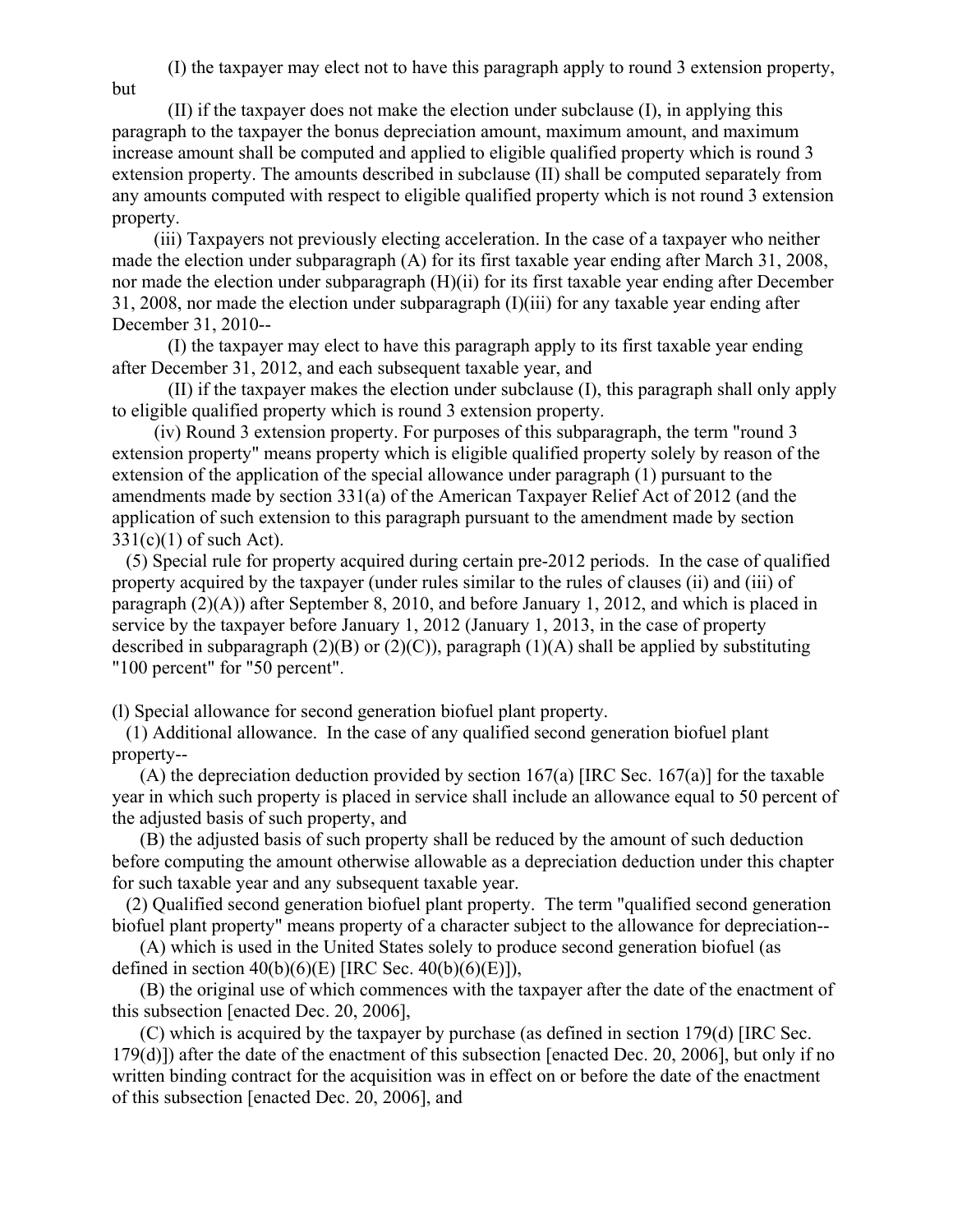(D) which is placed in service by the taxpayer before January 1, 2014.

(3) Exceptions.

 (A) Bonus depreciation property under subsection (k). Such term shall not include any property to which section 168(k) [subsec. (k) of this section] applies.

 (B) Alternative depreciation property. Such term shall not include any property described in section  $168(k)(2)(D)(i)$  [subsec.  $(k)(2)(D)(i)$  of this section].

 (C) Tax-exempt bond-financed property. Such term shall not include any property any portion of which is financed with the proceeds of any obligation the interest on which is exempt from tax under section 103 [IRC Sec. 103].

 (D) Election out. If a taxpayer makes an election under this subparagraph with respect to any class of property for any taxable year, this subsection shall not apply to all property in such class placed in service during such taxable year.

 (4) Special rules. For purposes of this subsection, rules similar to the rules of subparagraph (E) of section  $168(k)(2)$  [subsec.  $(k)(2)$  of this section] shall apply, except that such subparagraph shall be applied--

 (A) by substituting "the date of the enactment of subsection (l)" for "December 31, 2007" each place it appears therein, and

 (B) by substituting "qualified second generation biofuel plant property" for "qualified property" in clause (iv) thereof.

 (5) Allowance against alternative minimum tax. For purposes of this subsection, rules similar to the rules of section  $168(k)(2)(G)$  [subsec.  $(k)(2)(G)$  of this section] shall apply.

 (6) Recapture. For purposes of this subsection, rules similar to the rules under section  $179(d)(10)$  [IRC Sec.  $179(d)(10)$ ] shall apply with respect to any qualified second generation biofuel plant property which ceases to be qualified second generation biofuel plant property.

 (7) Denial of double benefit. Paragraph (1) shall not apply to any qualified second generation biofuel plant property with respect to which an election has been made under section 179C [IRC Sec. 179C] (relating to election to expense certain refineries).

(8) [Redesignated]

(m) Special allowance for certain reuse and recycling property.

(1) In general. In the case of any qualified reuse and recycling property--

(A) the depreciation deduction provided by section  $167(a)$  [IRC Sec. 167(a)] for the taxable year in which such property is placed in service shall include an allowance equal to 50 percent of the adjusted basis of the qualified reuse and recycling property, and

 (B) the adjusted basis of the qualified reuse and recycling property shall be reduced by the amount of such deduction before computing the amount otherwise allowable as a depreciation deduction under this chapter for such taxable year and any subsequent taxable year.

(2) Qualified reuse and recycling property. For purposes of this subsection--

 (A) In general. The term "qualified reuse and recycling property" means any reuse and recycling property--

(i) to which this section applies,

(ii) which has a useful life of at least 5 years,

 (iii) the original use of which commences with the taxpayer after August 31, 2008, and (iv) which is--

(I) acquired by purchase (as defined in section  $179(d)(2)$  [IRC Sec.  $179(d)(2)$ ]) by the taxpayer after August 31, 2008, but only if no written binding contract for the acquisition was in effect before September 1, 2008, or

 (II) acquired by the taxpayer pursuant to a written binding contract which was entered into after August 31, 2008.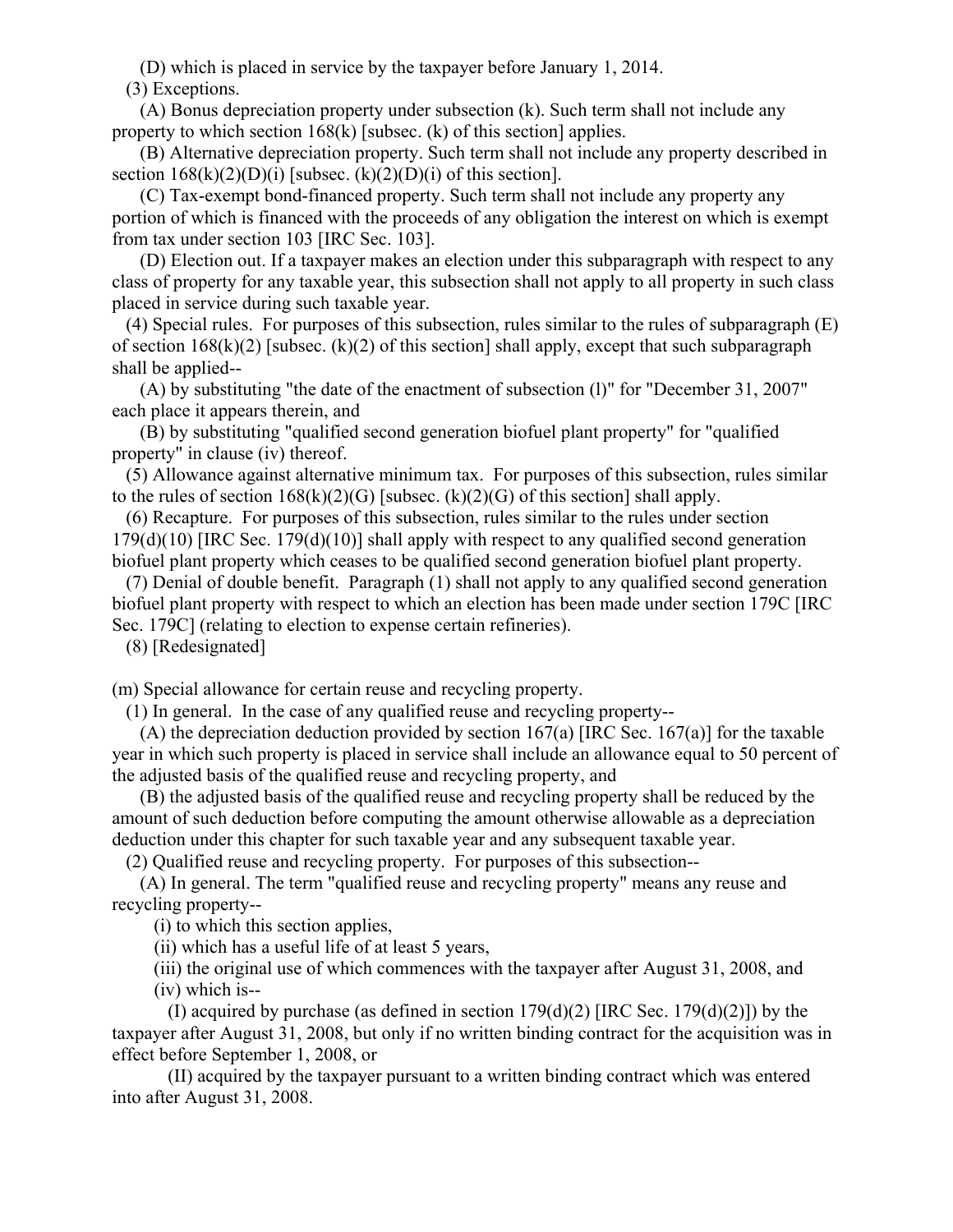(B) Exceptions.

 (i) Bonus depreciation property under subsection (k). The term "qualified reuse and recycling property" shall not include any property to which section 168(k) [subsec. (k) of this section] applies.

 (ii) Alternative depreciation property. The term "qualified reuse and recycling property" shall not include any property to which the alternative depreciation system under subsection (g) applies, determined without regard to paragraph (7) of subsection (g) (relating to election to have system apply).

 (iii) Election out. If a taxpayer makes an election under this clause with respect to any class of property for any taxable year, this subsection shall not apply to all property in such class placed in service during such taxable year.

 (C) Special rule for self-constructed property. In the case of a taxpayer manufacturing, constructing, or producing property for the taxpayer's own use, the requirements of clause (iv) of subparagraph (A) shall be treated as met if the taxpayer begins manufacturing, constructing, or producing the property after August 31, 2008.

 (D) Deduction allowed in computing minimum tax. For purposes of determining alternative minimum taxable income under section 55 [IRC Sec. 55], the deduction under subsection (a) for qualified reuse and recycling property shall be determined under this section without regard to any adjustment under section 56 [IRC Sec. 56].

(3) Definitions. For purposes of this subsection--

(A) Reuse and recycling property.

 (i) In general. The term "reuse and recycling property" means any machinery and equipment (not including buildings or real estate), along with all appurtenances thereto, including software necessary to operate such equipment, which is used exclusively to collect, distribute, or recycle qualified reuse and recyclable materials.

 (ii) Exclusion. Such term does not include rolling stock or other equipment used to transport reuse and recyclable materials.

(B) Qualified reuse and recyclable materials.

 (i) In general. The term "qualified reuse and recyclable materials" means scrap plastic, scrap glass, scrap textiles, scrap rubber, scrap packaging, recovered fiber, scrap ferrous and nonferrous metals, or electronic scrap generated by an individual or business.

(ii) Electronic scrap. For purposes of clause (i), the term "electronic scrap" means--

 (I) any cathode ray tube, flat panel screen, or similar video display device with a screen size greater than 4 inches measured diagonally, or

(II) any central processing unit.

 (C) Recycling or recycle. The term "recycling" or "recycle" means that process (including sorting) by which worn or superfluous materials are manufactured or processed into specification grade commodities that are suitable for use as a replacement or substitute for virgin materials in manufacturing tangible consumer and commercial products, including packaging

(n) Special allowance for qualified disaster assistance property.

(1) In general. In the case of any qualified disaster assistance property--

 (A) the depreciation deduction provided by section 167(a) [IRC Sec. 167(a)] for the taxable year in which such property is placed in service shall include an allowance equal to 50 percent of the adjusted basis of the qualified disaster assistance property, and

 (B) the adjusted basis of the qualified disaster assistance property shall be reduced by the amount of such deduction before computing the amount otherwise allowable as a depreciation deduction under this chapter for such taxable year and any subsequent taxable year.

(2) Qualified disaster assistance property. For purposes of this subsection--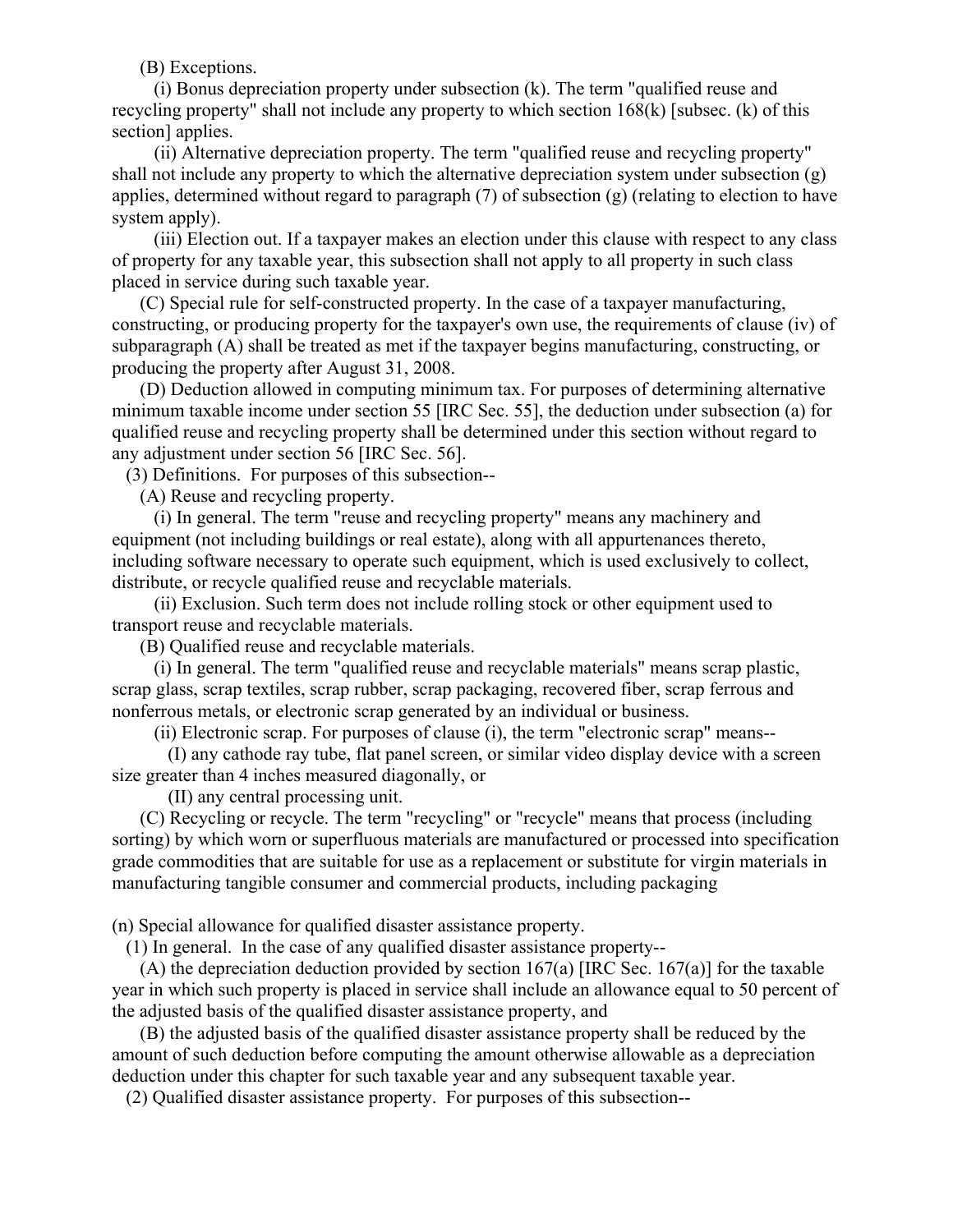(A) In general. The term "qualified disaster assistance property" means any property--

(i) (I) which is described in subsection  $(k)(2)(A)(i)$ , or

(II) which is nonresidential real property or residential rental property,

(ii) substantially all of the use of which is--

 (I) in a disaster area with respect to a federally declared disaster occurring before January 1, 2010, and

 (II) in the active conduct of a trade or business by the taxpayer in such disaster area, (iii) which--

 (I) rehabilitates property damaged, or replaces property destroyed or condemned, as a result of such federally declared disaster, except that, for purposes of this clause, property shall be treated as replacing property destroyed or condemned if, as part of an integrated plan, such property replaces property which is included in a continuous area which includes real property destroyed or condemned, and

 (II) is similar in nature to, and located in the same county as, the property being rehabilitated or replaced,

 (iv) the original use of which in such disaster area commences with an eligible taxpayer on or after the applicable disaster date,

 (v) which is acquired by such eligible taxpayer by purchase (as defined in section 179(d) [IRC Sec. 179(d)]) on or after the applicable disaster date, but only if no written binding contract for the acquisition was in effect before such date, and

 (vi) which is placed in service by such eligible taxpayer on or before the date which is the last day of the third calendar year following the applicable disaster date (the fourth calendar year in the case of nonresidential real property and residential rental property).

(B) Exceptions.

 (i) Other bonus depreciation property. The term "qualified disaster assistance property" shall not include--

 (I) any property to which subsection (k) (determined without regard to paragraph (4)), (l), or (m) applies,

(II) any property to which section 1400N(d) [IRC Sec. 1400N(d)] applies, and

(III) any property described in section  $1400N(p)(3)$  [IRC Sec.  $1400N(p)(3)$ ].

 (ii) Alternative depreciation property. The term "qualified disaster assistance property" shall not include any property to which the alternative depreciation system under subsection  $(g)$ applies, determined without regard to paragraph (7) of subsection (g) (relating to election to have system apply).

 (iii) Tax-exempt bond financed property. Such term shall not include any property any portion of which is financed with the proceeds of any obligation the interest on which is exempt from tax under section 103 [IRC Sec. 103].

 (iv) Qualified revitalization buildings. Such term shall not include any qualified revitalization building with respect to which the taxpayer has elected the application of paragraph  $(1)$  or  $(2)$  of section 1400I(a) [IRC Sec. 1400I(a)].

 (v) Election out. If a taxpayer makes an election under this clause with respect to any class of property for any taxable year, this subsection shall not apply to all property in such class placed in service during such taxable year.

 (C) Special rules. For purposes of this subsection, rules similar to the rules of subparagraph  $(E)$  of subsection  $(k)(2)$  shall apply, except that such subparagraph shall be applied--

 (i) by substituting "the applicable disaster date" for "December 31, 2007" each place it appears therein,

(ii) without regard to "and before January 1, 2014" in clause (i) thereof, and